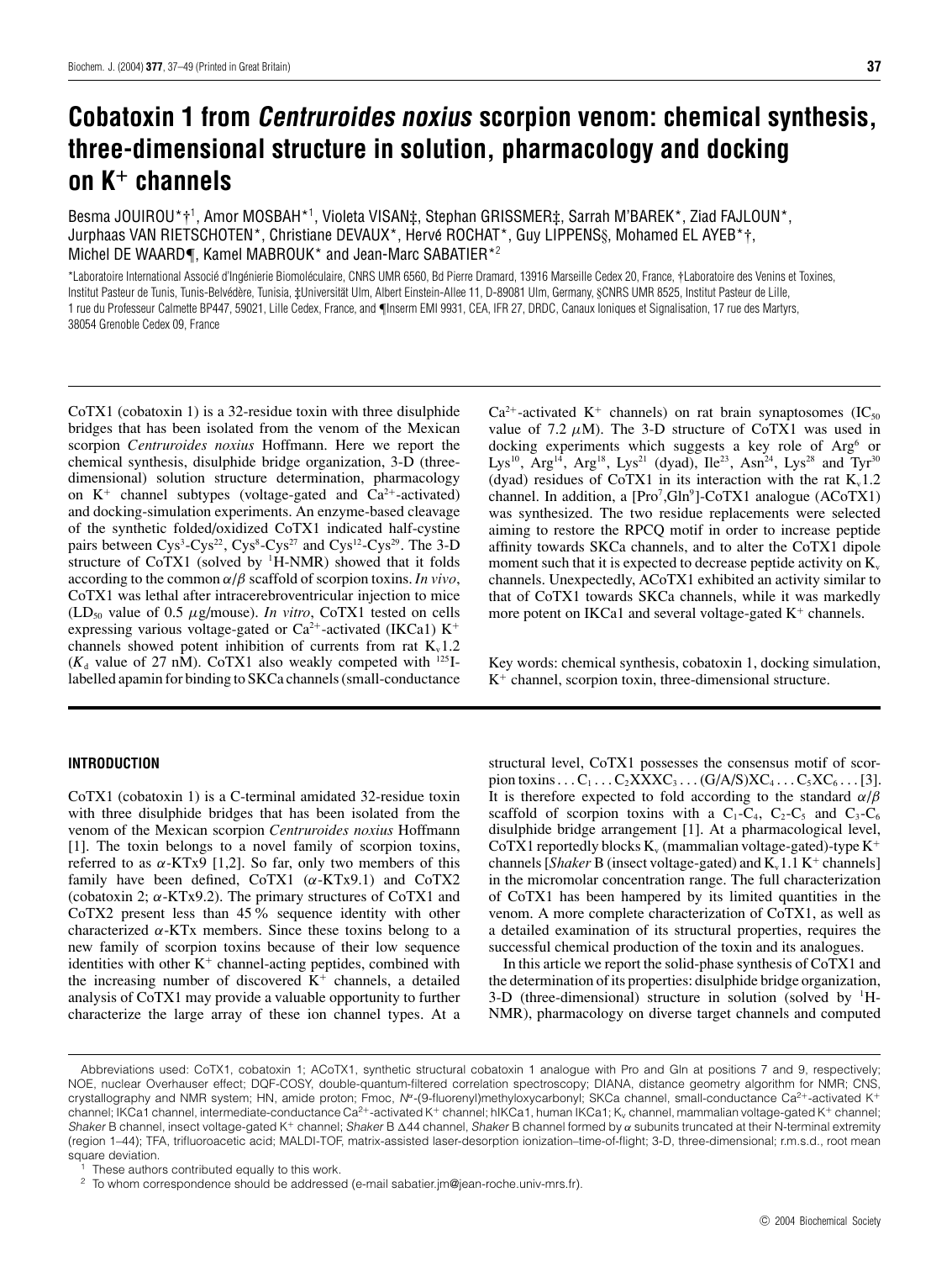simulation of toxin docking on  $K<sub>v</sub>1.2$  channels. In addition, we designed, chemically synthesized and characterized a CoTX1 analogue,  $[Pro<sup>7</sup>, Gln<sup>9</sup>]$ -CoTX1, denoted ACoTX1. These two residue substitutions were first selected to restore the RPCQ motif found in Pi1 and to potentially increase peptide binding on apamin-sensitive SKCa channels (small-conductance  $Ca^{2+}$ activated  $K^+$  channels) [4,5]. The RXCQ motif is indeed present in toxins that potently act on SKCa channels, such as Pi1 [6], apamin [7], leiurotoxin 1 [8], PO5 [9] and Tsk [10]. Second, these mutations were also chosen to affect the CoTX1 dipole moment (electric charge anisotropy) in a way by which it is expected to decrease peptide activity on  $K_v$ -type  $K^+$  channels [11]. The experimental data show that, contrary to these expectations, the activity of ACoTX1 is similar to that of CoTX1 for SKCa channels, whereas it is more potent on other  $K^+$  channel subtypes [IKCa1 channels (intermediate-conductance  $Ca^{2+}$ -activated K<sup>+</sup> channels) and several voltage-gated  $K^+$  channels]. This indicates that the RPCQ motif presents a somehow secondary role regarding peptide binding to SKCa channel, and also suggests that charge anisotropy of CoTX1 does not guide its bioactivity on K<sup>+</sup> channels.

# **MATERIALS AND METHODS**

# **Materials**

Fmoc [*N<sup>α</sup>*-(9-fluorenyl)methyloxycarbonyl]-L-amino acids, Fmoc-amide resin and reagents used for peptide synthesis were obtained from Perkin-Elmer. Solvents were analytical-grade products and purchased from SDS. Enzymes (trypsin and chymotrypsin) were obtained from Roche Molecular Biochemicals.

# **Chemical synthesis and characterization of CoTX1 and ACoTX1**

The CoTX1 and ACoTX1 peptides were obtained by the solidphase technique [12] using a peptide synthesizer (model 433A; Applied Biosystems). Peptide chains were assembled stepwise on 0.25 mmol of Fmoc-amide resin (0.66 mmol of amino group/g) using 1 mmol of Fmoc-amino acid derivatives. The side-chainprotecting groups used for trifunctional residues were: trityl for Cys, Asn and Gln; t-butyl for Ser, Tyr, Thr and Asp; pentamethylchroman for Arg; and t-butyloxycarbonyl for Lys. The Fmoc-amino acid derivatives were coupled (20 min) as their hydroxybenzotriazole active esters in *N*-methylpyrrolidone (4-fold excess). The peptide resins ( $\approx$  2 g) were each treated for 3 h at 25 *◦*C with a mixture of TFA (trifluoroacetic acid)/water/ thioanisole/ethanedithiol (88:5:5:2, by vol.) in the presence of crystalline phenol (2.2 g). After filtration of the mixtures, the crude peptides were precipitated and washed by adding cold diethyloxide. The crude peptides were pelleted by centrifugation (3000 *g*; 10 min) and the supernatants were discarded. The reduced CoTX1 and ACoTX1 were then dissolved at 2 mM peptide concentrations in 0.2 M Tris/HCl buffer, pH 8.3, and stirred under air to allow oxidative folding (48 h, 25 *◦*C). The crude folded/oxidized peptides were purified by reversed-phase HPLC (Perkin-Elmer;  $C_{18}$  Aquapore ODS 20  $\mu$ m, 250 mm  $\times$ 10 mm) by means of a 60 min linear gradient of 0–35% buffer B [0.08 % (v/v) TFA in acetonitrile; where buffer A is 0.1 % (v/v) TFA in water] at a flow rate of 5 ml/min ( $\lambda = 230$  nm). The homogeneity and identity of synthetic CoTX1 (CoTX1) or ACoTX1 were assessed by (i) analytical  $C_{18}$  reversed-phase HPLC, (ii) amino acid analysis after acidolysis, (iii) Edman sequencing and (iv) mass determination by MALDI-TOF (matrixassisted laser-desorption ionization–time-of-flight) MS.

# **Assignment of CoTX1 half-cystine pairings by enzyme-based cleavage of the peptide**

CoTX1 (500  $\mu$ g) was incubated with a mixture of trypsin and chymotrypsin at  $10\%$  (w/w) in 0.2 M Tris/HCl, pH 7.4, for 12 h at 37 *◦*C. The resulting peptide fragments were then purified by reversed-phase HPLC (Vydac  $C_{18}$ , 5  $\mu$ m, 4 mm × 150 mm) with a 60 min linear gradient of 0–60 % buffer B at a flow rate of 1 ml/min ( $\lambda = 230$  nm), and freeze dried prior to their analyses. The CoTX1 fragments were hydrolysed by acidolysis (6 M HCl/ phenol) and their amino acid contents were determined (Beckman; system 6300 amino acid analyser). The peptide fragments were additionally characterized by MS analysis (RP-DE Voyager; Perseptive Biosystems), and Edman sequencing using a gas-phase microsequencer (Applied Biosystems 470A). Under standard HPLC conditions for analysing phenylthiohydantoin amino acid derivatives, diphenylthiohydantoin-cystine elutes at a retention time of 9.8 min.

# **CD analysis of the CoTX1 peptides**

The CD spectra were recorded on a Jasco J-800 dichrograph. A ratio of 2.20 was found between the positive CD band at 290.5 nm and the negative band at 192.5 nm. CD spectra were reported as the absorption coefficient  $(\Delta \varepsilon)$  per amide. The far-UV CD spectra were acquired at 20 *◦*C in water between 190 and 260 nm using 0.1 cm-pathlength cell. Data were collected twice at 0.5 nm intervals with a scan rate of 50 nm/min. As assessed by amino acid analyses, the concentrations of CoTX1 or ACoTX1 in the samples were 0.1 mg/ml.

# **3-D structure determination of CoTX1 in solution by 1H-NMR**

# NMR spectroscopy

A sample of 0.5 ml of CoTX1 at 5 mM concentration in water/ ${}^2H_2O$  (9:1, v/v) at pH 3.0, uncorrected for isotope effects, was used for recordings of the NMR spectra. Spectral acquisition of all <sup>1</sup> H-NMR data was achieved as described previously [13– 15]. NOESY spectra were acquired using mixing times of 80 and 120 ms. Clean TOCSY was performed with a spin-lock field strength of 8 kHz and spin-lock time of 80 ms. The amide proton exchange experiments were recorded immediately after dissolution of  $\text{CoTX1}$  in <sup>2</sup>H<sub>2</sub>O. A series of NOESY spectra with mixing times of 80 ms were recorded at 300 K, the first one for 1 h, followed by spectra of 10 h each. Furthermore, we obtained the NOE (nuclear Overhauser effect) build-up curves by successively recording NOESYs with 50, 150, 200 and 300 ms mixing times in order to check for spin diffusion.

# Data processing

Spectra were processed with Bruker's UXNMR software, running on Silicon Graphics Indy R4400 computer. The matrices were transformed to a final size of 2048 points in the acquisition dimension and to 1024 points in the other, except for coupling constant determination for which a  $8192 \times 1024$  matrix was used. The signal was multiplied by a shifted sine bell window in both dimensions prior to a Fourier transformation, then a fifth-order polynomial baseline correction was applied.

# Spectral analysis

The identification of amino acid spin systems and the sequential assignment were achieved using the standard strategy described by Wüthrich [16], applied with the graphics software XEASY [17].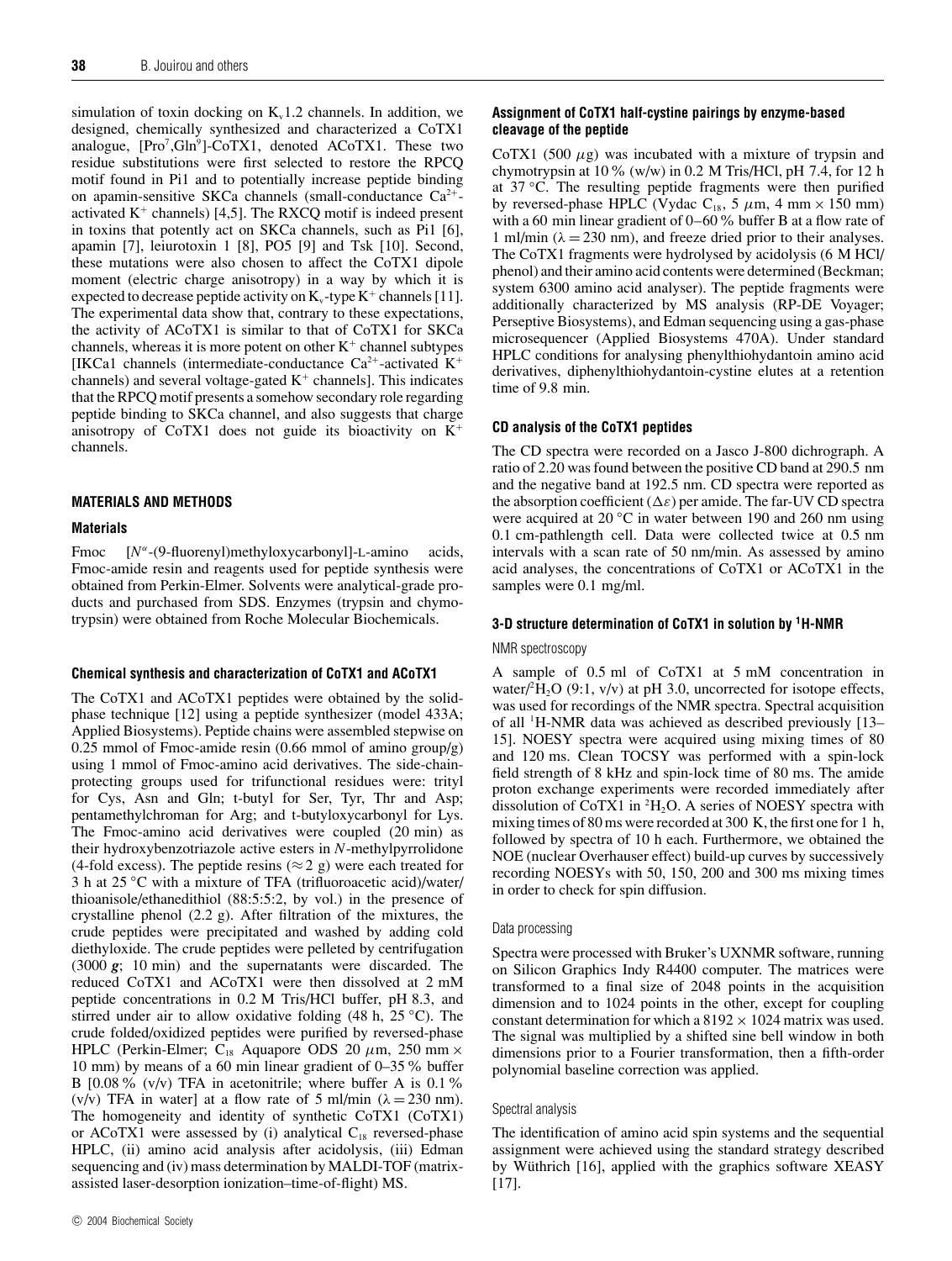#### Experimental restraints

The integration of NOE data was achieved by measuring the peak volumes. On the basis of known distances in regular secondary structures ( $d_{\text{H}\alpha\text{-H}\alpha} = 0.23$  nm and  $d_{\text{HN-HN}} = 0.33$  nm between two strands of an anti-parallel  $\beta$ -sheet; where HN is amide proton), these volumes were translated into upper limit distances by the CALIBA (calibration of NOE intensity versus distance bonds) routine [18] of DIANA (distance geometry algorithm for NMR) [19] software. All parameters used in the calculations were identical to those used in [20]. The value of the  ${}^{3}J_{HN\text{-H}\alpha}$  coupling constant was obtained from the first local minimum. The <sup>3</sup>*J*<sub>HN-Hα</sub> coupling constants were translated into angle restraints using HABAS from the DIANA [19].

# Structure calculations

Distance geometry calculations were performed with the variable target function program DIANA 2.8. A preliminary set of 1000 structures was initiated including only intraresidual and sequential upper limit distances. From these, the 500 best were selected for a second round, including medium-range distances, and the resulting 250 best for a third one, with the whole set of upper limit restraints, and some additional distance restraints, used to define the disulphide bridges (i.e.  $d_{S_Y, S_Y} = 0.21$  nm,  $d_{C\beta, S_Y}$  and  $d_{S_Y, C\beta} = 0.31$  nm). Starting from the 50 best structures, a REDAC (redundant dihedral angle constraints) strategy [19] was used in the last step to include the dihedral restraints together with the additional distance restraints coming out from hydrogen bonds. Final energy refinement was achieved by CNS (crystallography and NMR system; a software suite for macromolecular structure determination) [25]. The visual analysis was carried out with Turbo-Frodo software [21]. The geometric quality of the resulting CoTX1 structures was assessed using PROCHECK 3.3 and PROCHECK-NMR software [22].

# **Molecular modelling of ACoTX1 and the voltage-gated K<sup>+</sup> channels (S5-H5-S6 pore domains)**

The molecular modelling of  $K_v$  channel subtypes (S5-H5-S6 pore domains) has been achieved on the basis of the crystal structure of part of the KcsA channel solved at 2.0 Å resolution (PDB accession number 1K4C) [23]. The amino acid sequences of domains  $S5-H5-S6$  of the rat voltage-gated  $K^+$  channel  $\alpha$ -subunits [24] were aligned with region 26–125 of KcsA. The sequence identities between the  $K_{v}$ -type ion channel regions and KcsA are  $\approx$  31%. For the regions comprised between the two transmembrane segments S5 and S6, the sequence identities with KcsA were  $\approx$  47%. Based on the high degree of similarity, models of the S5-H5-S6 regions of mouse  $K_v1.1$  (NCBI accession number P16388), rat  $K_v1.2$  (NCBI accession number P15386) and mouse  $K_v1.3$  (NCBI accession number P16390) channels were generated by using the Turbo-Frodo software [21]. After Clustal alignments (http://www.ebi.ac.uk/clustalw), the amino acid residue mutations were introduced in the KcsA channel, and the structures of the corresponding  $K_v$  channels were minimized by using the CNS software [25]. The final molecular models of the S5-H5-S6 regions of the  $K_v1.1$ ,  $K_v1.2$  and  $K_v1.3$  channels adopt 3-D structures that are similar to that of the KcsA channel. Of note, the ion channel pore region is formed by four S5-H5-S6 domains.

To create a molecular model of ACoTX1, amino acid residue mutations were performed within the amino acid sequence of CoTX1 (PDB accession number 1PJV). The model of ACoTX1

was found to be closely related to the 3-D structure of CoTX1 in solution. The final minimized molecular model of ACoTX1 showed an  $\alpha/\beta$  scaffold, as found in most scorpion toxins [3].

# **Electrostatic calculations**

The electrostatic calculations together with the dipole moments and related analysis were performed by using the GRASP software [26] running on Silicon Graphics Workstations. The potential maps were calculated with a simplified Poisson–Boltzmann solver [27] on the basis of an AMBER-derived parameter file.

#### **Docking of CoTX1 peptides on to K<sub>v</sub>1.2 channel**

The molecular interaction simulations were performed using the BiGGER docking program [28]. The algorithm used by BiGGER performs a complete and systematic search for surface complementarity (both geometry complementarity and amino acid residue pairwise affinities are considered) between two potentially interacting molecules, and enables an implicit treatment of molecular flexibility. In each case, a population of 1000 candidate protein–protein-docked geometries were selected by BiGGER. In a subsequent step, the putative docked structures were ranked using an interaction scoring function, which combines several interaction terms that are thought to be relevant for the stabilization of protein complexes: geometric packing of the surfaces, electrostatic interactions, desolvation energy and pairwise propensities of the amino acid residue side chains to contact across the molecular interface. In the *ab initio* simulations, the entire molecular surface was searched without any additional information regarding the binding sites. Among the 1000 candidate protein–protein-docked geometries selected, the five best scoring CoTX1–K<sub>v</sub>1.2 or ACoTX1–K<sub>v</sub>1.2 channel complexes were further treated with the Turbo-Frodo software, also taking into account the deduced functional maps of voltage-gated  $K^+$  channel-acting scorpion toxins (for review see [29]). Finally, a rigid-body minimization was used to minimize the selected complexes. The best energy solutions, corresponding to the most favourable CoTX– $K_v1.2$  and ACoTX– $K_v1.2$  channel complexes were retained. The *de visu* analysis was done using Turbo-Frodo software, and the geometric quality of the structures was assessed by PROCHECK 3.3 [22].

# **Neurotoxicity of CoTX1 peptides in vivo**

The peptides were tested *in vivo* for toxicity by determining the 50% lethal dose  $(LD_{50})$  after intracerebroventricular injections into 20 g C57/BL6 mice (animal testing agreement number 006573, delivered by the Ministère de l'Agriculture et de la Pêche, France). Groups of six mice per dose were injected with 5 *µ*l of CoTX1 or ACoTX1 peptide solution containing 0.1% (w/v) BSA and 0.9% (w/v) NaCl.

# **Inhibition of 125I-apamin binding on to SKCa channels from rat brain synaptosomes by CoTX1 peptides**

Rat brain synaptosomes were prepared as described previously [30]. Aliquots of 50  $\mu$ l of 0.1 nM <sup>125</sup>I-apamin were added to  $400 \mu l$  of synaptosome suspension  $(0.4 \text{ mg of protein/ml})$ . Samples were incubated for 1 h at  $4 °C$  with 50  $\mu$ l of one of a series of concentrations of CoTX1 or ACoTX1  $[(5 \times 10^{-4})$ 10−<sup>14</sup> M] in 500 *µ*l final volume. The incubation buffer was 25 mM Tris/HCl/10 mM KCl, pH 7.2. The samples were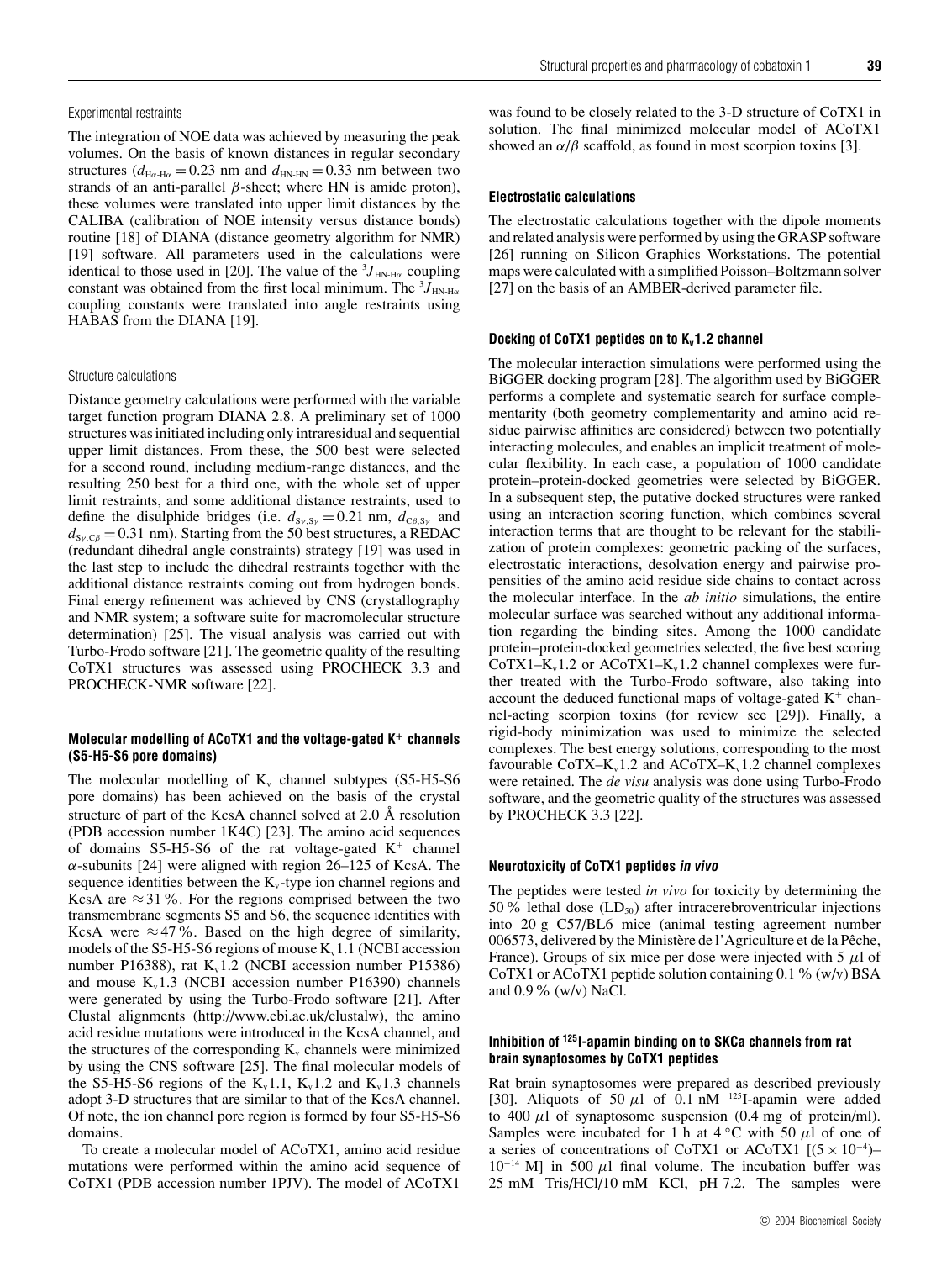| -------AVC-VYRTCDKDCKRRG-YRSG-KCINNACKCYPY* | $(0 - KTx9)$     |     |
|---------------------------------------------|------------------|-----|
| ---ZFTNVSCTTSKECWSVCQRLHNTSRG-KCMNKKCRCYS   | $(\alpha$ -KTx1) | 34% |
| ---TIINVKCTSPKOCSKPCKELYGSSAGAKCMNGKCKCYNN* | $(0 - KTx2)$     | 41% |
| --GVEINVKCSGSPOCLKPCKDAG-MRFG-KCMNRKCHCTPK  | $(0-KTx3)$       | 44% |
| ---VFINAKCRGSPECLPKCKEAIGKAAG-KOMNGKCKCYP   | $(0-KTx4)$       | 44% |
| -------AFC-NLRMCOLSCR-SLG-LLG-KCIGDKCECVKH* | $(0-KTx5)$       | 34% |
| ------LVKCRGTSDCGRPCOOOTGCPNS-KCINRMCKCYGC* | $(0-KTx6)$       | 34% |
| ------TISCTNPKOCYPHCKKETGYPNA-KCMNRKCKCRGR  | $(0-FTx7)$       | 34% |
| -------VSC---EDCPEHCSTOK--AOA-KCDNDKCVCEPI  | $(0 - KTx8)$     | 28% |
|                                             |                  |     |
| AVCVYRTCDKDCKRRGYRSGKCINNACKCYPY*           |                  |     |
| AVCVYRPCOKDCKRRGYRSGKCINNACKCYPY*           |                  |     |
|                                             |                  |     |

#### **Figure 1 Amino acid sequence of CoTX1 and comparison with those of representative scorpion toxins of each** *α***-KTx structural family**

(**A**) The amino acid sequences of CoTX1 [1], charybdotoxin (ChTX [38]), noxiustoxin (NTX [39]), kaliotoxin (KTX [40]), TsTx-α [41], leiurotoxin 1 (LTX [8]), Pi1 [4], Pi2 [42] and P01 [43] were aligned according to the positions of their half-cystine residues, except for Pi1 which belongs to the particular α-KTx6 family of four-disulphide-bridged scorpion toxins acting on K+ channels. The nine scorpion toxin structural families are noted;  $\alpha$ -KTx1–9 [1,2]. Gaps (–) were introduced into the toxin amino acid sequences to maximize homology. The positions of half-cystine residues are highlighted in grey boxes. The asterisk indicates a C-terminal carboxylamidated extremity. Amino acid sequence identities (%) with CoTX1 are shown on the right. (**B**) Amino acid sequences of CoTX1 and its analogue, ACoTX1. The grey box illustrates the four-residue motif that is thought to be important for SKCa channel recognition.

centrifuged and the resulting pellets were washed three times in 1 ml of the same buffer. Bound radioactivity was determined by gamma counting (Packard Crystal II). The values expressed are the means  $\pm$  S.D. from triplicate experiments. Non-specific binding, less than 10% of the total binding, was determined in the presence of an excess (10 nM) of unlabelled apamin.

# **K<sup>+</sup> current blockage efficacy of CoTX1 peptides (electrophysiology)**

Cells

Stably transfected mammalian cell lines expressing either mouse  $K_v 1.1$  (m $K_v 1.1$ ), rat  $K_v 1.2$  (r $K_v 1.2$ ), mouse  $K_v 1.3$  (m $K_v 1.3$ ), human  $K_v$ 1.5 (h $K_v$ 1.5) or mouse  $K_v$ 3.1 (m $K_v$ 3.1) channels were used [31]. The cell lines were maintained in Dulbecco's modified Eagle's medium containing 4 mM L-glutamine, 1 mM sodium pyruvate (Gibco, Paisley, Scotland, U.K.), 10% (v/v) heatinactivated fetal calf serum (PAA Laboratories, Linz, Austria) and 100  $\mu$ g/ml G418 (Gibco; for cell lines expressing mK<sub>v</sub>1.1,  $rK_v1.3$ , and m $K_v3.1$ ). The tsA cell line expressing hIKCa1 (human IKCa1) channel was a kind gift from Dr D.C. Devor (University of Pittsburg, Pittsburg, PA, U.S.A.). The *Shaker* B  $\Delta$ 44 channel expression construct [a construct expressing a *Shaker* B channel formed by *α* subunits truncated at their N-terminal extremity (region 1–44); a kind gift from Dr S.H. Heinemann, University of Jena, Jena, Germany] was linearized and transcribed *in vitro*. The cRNA, together with a fluorescent FITC dye, was injected into rat basophilic leukaemia cells. Fluorescent cells were visualized after 4–6 h of incubation, and *Shaker* B  $\Delta$ 44 K<sup>+</sup> currents were measured.

#### Electrophysiological recordings

All the experiments were carried out at room temperature (22– 25 *◦*C) using the whole-cell recording mode of the patch–clamp technique [32,33]. Cells were bathed with mammalian Ringer's solution containing 160 mM NaCl, 4.5 mM KCl,  $2 \text{ mM }$  CaCl<sub>2</sub>,  $1 \text{ mM } MgCl<sub>2</sub>$  and  $10 \text{ mM } Hepes$ , pH 7.4 (with NaOH), with an osmolarity of 290–320 mOsm. When CoTX1 peptides were applied, 0.1% BSA was added to the Ringer's solution. A simple syringe-driven perfusion system was used to exchange the bath solution in the recording chamber. Electrodes were pulled from glass capillaries (Science Products, Hofheim, Germany) in three stages, and fire-polished to resistances measured in the bath of  $2.5-5 \text{ M}\Omega$ . The internal pipette solution used for measuring voltage-gated  $K^+$  currents contained 155 mM KF,  $2 \text{ mM } MgCl<sub>2</sub>$ , 10 mM Hepes and 10 mM EGTA, pH 7.2 (with KOH), with an osmolarity of 290–320 mOsm. For measuring  $K^+$  currents through IKCa1 channels, an internal pipette solution containing 135 mM potassium aspartate,  $8.7 \text{ mM }$  CaCl<sub>2</sub>,  $2 \text{ mM}$ MgCl<sub>2</sub>, 10 mM EGTA and 10 mM Hepes, pH 7.2 (with KOH), with an osmolarity of 290–320 mOsm (free  $[Ca^{2+}]_i = 10^{-6} M$ ), was used. Membrane currents were measured with an EPC-9 patch-clamp amplifier (HEKA Elektronik, Lambrecht, Germany) interfaced to a Macintosh computer running acquisition and analysis software (Pulse and PulseFit). Capacitive and leak currents were subtracted using the P/10 procedure of this software. Series resistance compensation (*>*80%) was employed if the current exceeded 2 nA. The holding potential in all experiments was −80 mV. Data analysis was performed in IgorPro, and  $K_d$  values were deduced by fitting a modified Hill equation  ${I_{\text{toxin}}/I_{\text{control}} = 1/[1 + ([\text{toxin}]/K_d)]}$ , with a Hill coefficient of 1, to normalized data points obtained at more than four different CoTX1 peptide concentrations. The value for each peptide concentration was the mean from at least three measurements.

#### **RESULTS AND DISCUSSION**

#### **CoTX1, a member of a new family of scorpion toxins**

CoTX1 belongs to a new family of *α*-KTx scorpion toxins (*α*-KTx9) [1,2]. As shown in Figure 1(A), CoTX1 shares at most 44% amino acid sequence identity with representative toxins of each *α*-KTx family. Except toxins of the four-disulphidebridged *α*-KTx6 family, CoTX1 is cross-linked by three disulphide bridges similarly to other *α*-KTx members. CoTX1 displays the consensus sequence ...  $C_1 \ldots C_2$ XXX $C_3 \ldots$  $(G/A/S)XC_4 \dots C_5XC_6 \dots$  of scorpion toxins [3]. It is therefore expected to fold according to the common  $\alpha/\beta$  scaffold with the disulphide bridge framework of the  $C_1$ - $C_4$ ,  $C_2$ - $C_5$  and  $C_3$ - $C_6$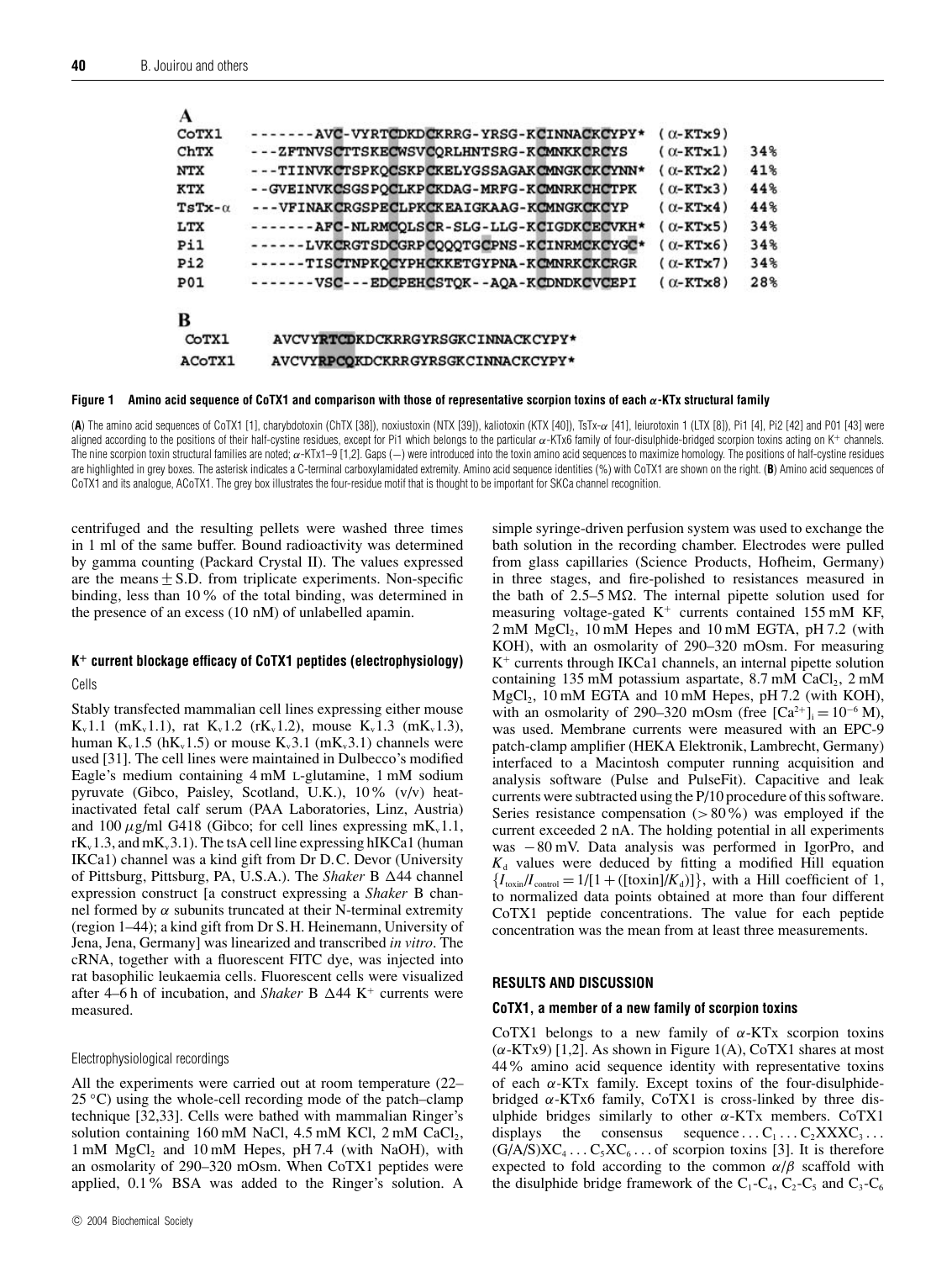

 $\boldsymbol{B}$ 

| Enzymes                 | Retention<br>time (min) | Proteolytic fragments       | Experimental<br>$Mr(M+H)$ | Deduced<br>$Mr (M+H)^*$ | Half-cystine<br>pairings |
|-------------------------|-------------------------|-----------------------------|---------------------------|-------------------------|--------------------------|
|                         | 22.87                   | 29<br>12<br>CYPY-NH2<br>DČK | 909.2                     | 908.9                   | $Cys12-Cys29$            |
| Trypsin<br>Chymotrypsin | 23.07                   | TCDK NAÇK                   | 901.0                     | 900.9                   | Cys8-Cys27               |
|                         | 26.83                   | 22<br>AVCVY<br>ĈΙN          | 903.1                     | 903.9                   | $Cys3-Cys22$             |



#### **Figure 2 CoTX1 at various stages of chemical synthesis and characterization thereof**

(**A**) Analytical C18 reversed-phase HPLC profiles of CoTX1 (**a**–**c**) at different stages of its chemical synthesis. (**a**) the crude reduced peptide after final TFA treatment. (**b**) The crude peptide after 48 h of oxidative folding. (**c**) The purified folded/oxidized CoTX1. (**B**) Assignment of CoTX1 halfcystine pairings by enzyme-based cleavage of the synthetic toxin. The CoTX1 fragments were generated by trypsin/chymotrypsin cleavage and characterized (see in Materials and methods section). Retention times in HPLC and identified half-cystine pairings of the peptides are shown. The disulphide bridge organization of CoTX1, as experimentally established by partial proteolysis of the synthetic toxin, is shown below. The half-cystine residues are numbered according to their positions in the CoTX1 amino acid sequence. The disulphide bridges are represented by solid lines.

type. Such a scaffold consists of a helical structure connected to an anti-parallel *β*-sheet by two disulphide bridges. CoTX1 has a shorter N-terminal domain than toxin members of the  $\alpha$ -KTx1–4 families indicating that it possesses a two- rather than a three-stranded *β*-sheet. The primary structures of both CoTX1 and its analogue ACoTX1 are presented in Figure 1(B). The two residue substitutions made in CoTX1 amino acid sequence are located in a domain that presumably forms a helical structure [1].

# **Chemical syntheses and characterizations of CoTX1 and its analogue ACoTX1**

Solid-phase chemical syntheses of CoTX1 and ACoTX1 were achieved stepwise on 0.25 mmol of Fmoc-amide resin by means of an Fmoc/t-butyl strategy [12]. In both cases, the amount of target peptide linked to the resin was  $\approx 0.2$  mmol, indicating an 80% yield of peptide assemblies. Accordingly, a relative homogeneity of each crude reduced peptide was obtained after TFA treatment, as assessed by analytical  $C_{18}$  reversed-phase HPLC (see Fig-



# **Figure 3 Analyses of CoTX1 secondary structures**

Surveys of the 1H-NMR sequential assignments of CoTX1. The intensities of sequential NOE, extracted from NOESY with mixing times of 80 ms, are represented by the thickness of bars. The secondary structures of CoTX1,  $\alpha$ -helix (red) and  $\beta$ -sheet (blue), are summarized at the bottom.

#### **Table 1 Chemical shifts of CoTX 1 at 300 K**

| Residue           | HN   | $HC^{\alpha}$ | $HC^{\beta}$ | Other                                                                                                                                      |
|-------------------|------|---------------|--------------|--------------------------------------------------------------------------------------------------------------------------------------------|
| A <sup>1</sup>    | 7.74 | 4.08          | 1.46         |                                                                                                                                            |
| $\sqrt{2}$        | 8.37 | 4.25          | 1.95         | $HC^{\gamma}$ , 0.86; HC $^{\gamma}$ <sup>2</sup> , 0.86                                                                                   |
| $\mathbb{C}^3$    | 8.30 | 4.40          | 2.76, 2.47   |                                                                                                                                            |
| $V^4$             | 8.73 | 4.22          | 1.99         | $HC^{\gamma}$ , 1.02; HC $^{\gamma}$ <sup>2</sup> , 0.91                                                                                   |
| $Y^5$             | 9.07 | 4.03          | 3.34, 2.92   | HC <sup>y</sup> , 6.95; HC <sup>y</sup> , 7.09                                                                                             |
| R <sup>6</sup>    | 8.70 | 3.55          | 1.78, 1.66   | $HC^{\gamma}$ , 1.53, 1.53; HC <sup><math>\delta</math></sup> , 3.15, 3.15; HN <sup><math>\epsilon</math></sup> , 5.67                     |
| $T^7$             | 6.72 | 3.92          | 3.97         | $HC^2$ , 1.15                                                                                                                              |
| $C^8$             | 8.31 | 4.46          | 3.19, 2.45   |                                                                                                                                            |
| $D^9$             | 8.61 | 3.88          | 2.49, 2.26   |                                                                                                                                            |
| $K^{10}$          | 7.48 | 3.71          | 1.79, 1.54   | $HC^{\gamma}$ , 2.90; HN <sup><math>\zeta</math></sup> , 7.53                                                                              |
| D <sup>11</sup>   | 8.54 | 4.34          | 2.95, 2.76   |                                                                                                                                            |
| C <sup>12</sup>   | 8.60 | 4.27          | 2.60, 2.48   |                                                                                                                                            |
| $K^{13}$          | 8.17 | 4.55          | 1.86, 1.74   | HC <sup>y</sup> , 3.01; HC <sup>s</sup> , 1.55, 1.33; HN <sup>s</sup> , 7.64                                                               |
| $R^{14}$          | 8.28 | 4.10          | 2.02, 2.02   | HC <sup>y</sup> , 3.24, 3.16; HC <sup>§</sup> , 1.75; HN <sup>ε</sup> , 7.18                                                               |
| $\mathsf{R}^{15}$ | 7.46 | 4.35          | 1.98, 1.89   | HC <sup>y</sup> , 3.20, 2.40; HC <sup>§</sup> , 1.74; HN <sup>ε</sup> , 6.67, 7.13                                                         |
| $G^{16}$          | 7.71 | 3.76, 4.15    |              |                                                                                                                                            |
| $Y^{17}$          | 7.91 | 4.53          | 3.20, 2.34   | $HC^{\gamma}$ 6.67, 6.90                                                                                                                   |
| $R^{18}$          | 8.33 | 3.60          | 1.27, 1.27   | HC <sup>y</sup> , 2.99; HC <sup>s</sup> , 0.57; HN <sup>e</sup> , 5.65                                                                     |
| S <sup>19</sup>   | 7.67 | 4.27          | 4.16, 3.88   |                                                                                                                                            |
| $G^{20}$          | 8.73 | 4.13, 5.49    |              |                                                                                                                                            |
| $K^{21}$          | 8.94 | 4.53          | 1.84, 1.84   | HC <sup><math>\gamma</math></sup> , 1.54, 1.47, 1.33; HC <sup><math>\delta</math></sup> , 2.77; HN <sup><math>\epsilon</math></sup> , 7.32 |
| $C^{22}$          | 8.34 | 5.14          | 2.79, 2.80   |                                                                                                                                            |
| $ ^{23}$          | 9.06 | 3.88          | 1.73         | $HC1$ , 1.14, 1.32; HC $2$ , 0.82                                                                                                          |
| N <sup>24</sup>   | 9.52 | 4.26          | 2.99, 2.71   |                                                                                                                                            |
| N <sup>25</sup>   | 8.90 | 4.18          | 3.12, 2.74   | $HN^{\delta2}$ , 6.85, 7.55                                                                                                                |
| $A^{26}$          | 7.95 | 4.54          | 1.28         |                                                                                                                                            |
| $C^{27}$          | 8.65 | 4.65          | 2.96, 2.55   |                                                                                                                                            |
| $K^{28}$          | 9.22 | 4.40          | 1.70, 1.62   | HC <sup>y</sup> , 1.48, 1.00; HC <sup>8</sup> , 2.76, 2.70; HN <sup>c</sup> , 7.40                                                         |
| $C^{29}$          | 8.05 | 5.30          | 2.03, 1.16   |                                                                                                                                            |
| $Y^{30}$          | 8.49 | 4.46          | 2.85, 2.67   | $C^{\gamma}$ , 6.60, 7.19                                                                                                                  |
| P <sup>31</sup>   |      | 4.86          | 2.35, 2.28   | $HC^{\gamma}$ , 2.17, 2.00; HC <sup><math>\delta</math></sup> , 4.10, 4.06                                                                 |
| Y <sup>32</sup>   | 8.46 | 4.19          | 3.09, 2.84   |                                                                                                                                            |

ure 2A, which illustrates the case of CoTX1). Finally, the crude peptides were folded/oxidized for 48 h under alkaline conditions, and the main oxidized species (CoTX1 and ACoTX1) were purified to  $>99\%$  homogeneity by preparative C<sub>18</sub> reversedphase HPLC. Amino acid analyses of the purified products show amino acid ratios that are consistent with the values deduced from their primary structures (results not shown). The MS analyses (MALDI-TOF technique) of the peptides gave experimental molecular masses  $(M + H)^+$  of 3731.8 and 3752.4, which are similar to the deduced molecular masses  $(M + H)^+$  of 3731.4 and 3752.2 calculated for CoTX1 and ACoTX1, respectively. The yield of each chemical synthesis, which combines yields of peptide assembly, final TFA treatment, oxidative folding and purification, was  $\approx$  4%.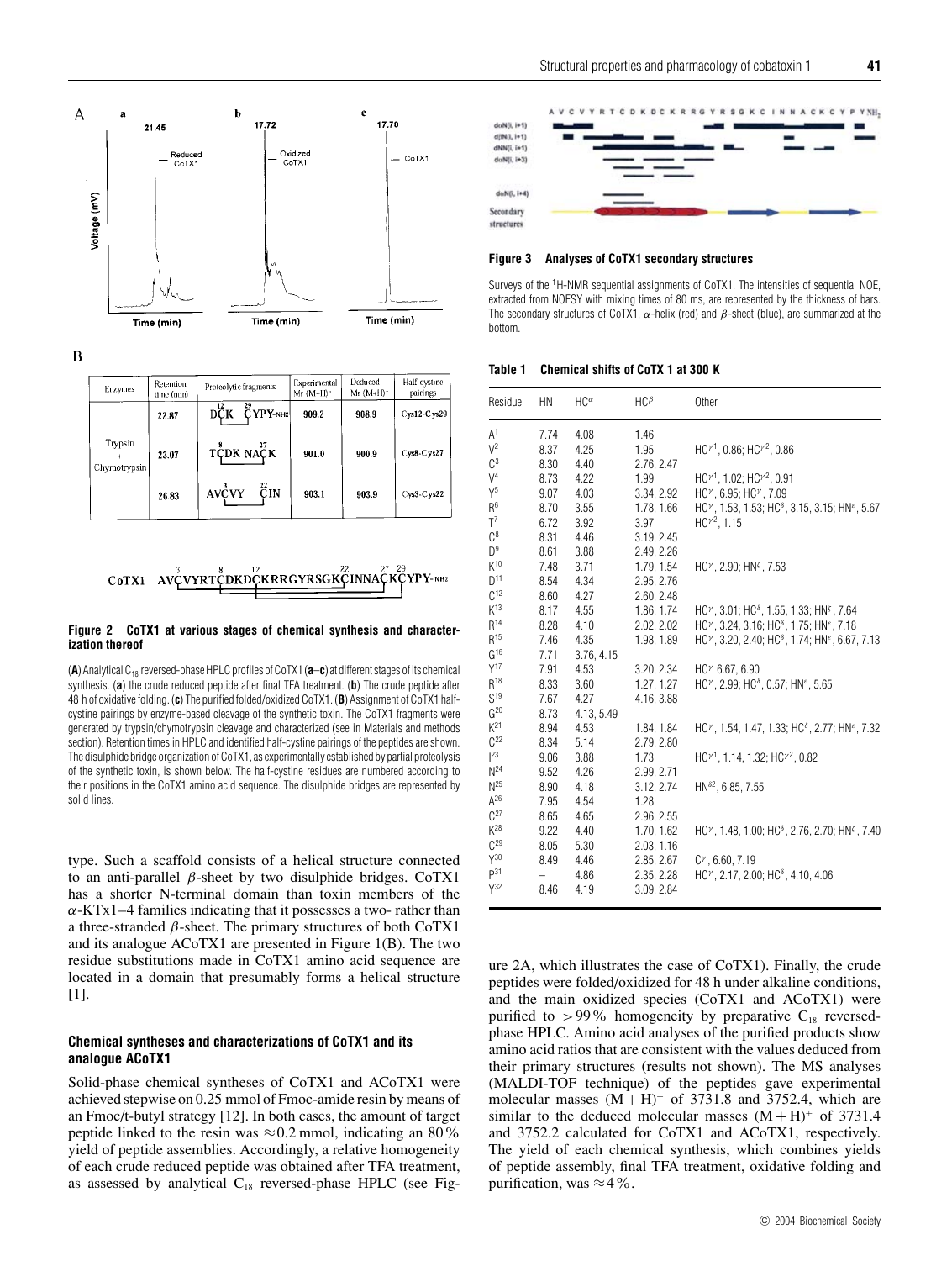

**Figure 4 3-D structure of CoTX1 in solution, as determined by 1H-NMR**

(**A**) Distribution of NOE constraints per residue along the amino acid sequence of CoTX1. The NOE constraints are separated into intra-residue (white), sequential (light grey), medium-range (dark grey) and long-range (black). **(B**) Local values of averaged r.m.s.d.  $(A)$  calculated from the 20 best CoTX1 solution structures. The CoTX1 backbone and residue side chains are shown in black and grey, respectively. (**C**) Stereo views of the 20 best molecular CoTX1 structures (only backbone atoms are displayed) superimposed for best fit. N-ter and C-ter correspond to N- and C-terminal extremities. (**D**) Molscript ribbon drawing of the averaged minimized CoTX1 structure. The  $\alpha$ -helix, anti-parallel  $\beta$ -sheet, C $\alpha$  backbone trace and disulphide bridges are shown in red, blue, yellow and green, respectively. The six half-cystine residues are numbered according to their positions in the CoTX1 amino acid sequence. Other residues noted are those that start or end a secondary structure.

# **Disulphide bridge pattern of CoTX1**

To assign CoTX1 half-cystine pairings, the peptide was treated by a mixture of trypsin and chymotrypsin, and the resulting fragments were purified by HPLC and characterized by amino acid content determination, Edman sequencing and MS analysis (Figure 2B). The half-cystine pairings were thereby mapped as  $Cys<sup>3</sup>-Cys<sup>22</sup>$ ,  $Cys<sup>8</sup>-Cys<sup>27</sup>$  and  $Cys<sup>12</sup>-Cys<sup>29</sup>$ . The disulphide bridge organization of CoTX1 is therefore of the  $C_1-C_4$ ,  $C_2-C_5$  and  $C_3$ - $C_6$  type, a pattern commonly found in three-disulphide-bridged scorpion toxins [29].

# **CD analysis**

The CD spectra of CoTX1 and ACoTX1 were recorded to assess their secondary structures (results not shown). Measurements were performed at a wavelength ranging from 185 to 260 nm. The data obtained correspond essentially to  $\pi - \pi^*$  and  $n - \pi^*$  transitions of the amide chromophores of the peptide backbones [34]. The CD spectra show large negative contributions between 207 and 230 nm, and large positive contributions between 190 and 200 nm, indicating the presence of both *α*-helical and *β*-sheet structures. These data are coherent with peptide backbone folding according to an  $\alpha/\beta$  scaffold [3] for both CoTX1 and ACoTX1.

#### c 2004 Biochemical Society

#### **Table 2 Structural statistics of the 20 best structures**

The r.m.s.d. values are calculated with respect to the mean structure. (DG) are the final 20 CoTX 1 structures obtained by distance geometry and energy minimization.  $\langle \overline{DG} \rangle$  is the mean structure obtained by averaging the co-ordinates of the individual DG structures best fitted to each other. The square-well NOE ( $E_{\text{NOE}}$ ) was calculated with a force constant of 75 kcal · mol<sup>-1</sup>. The square-well torsional angle  $E_{tor}$  was calculated with a force constant of 200 kcal · mol<sup>-1</sup>. The quadratic van der Waals term was calculated with a force constant of 4 kcal · mol−<sup>1</sup> and the van der Waals radii were set to 0.78 times the standard CHARMm values. The r.m.s.d. values were obtained by best fitting the backbone atom co-ordinates for residues 1–32 of the 20 individual structures. The given numbers for the backbone and all heavy atoms represent the means  $+$  S.D. of pairwise values.

|                                                     | (DG)                                       | $\langle \overline{\text{DG}} \rangle$    |                                        |
|-----------------------------------------------------|--------------------------------------------|-------------------------------------------|----------------------------------------|
| Backbone $(C, C\alpha, N)$<br>r.m.s.d. $(A)$        | $0.52 + 0.13$                              |                                           |                                        |
| All heavy atoms r.m.s.d. (A)<br>Energies (kcal/mol) | $1.14 + 0.15$                              |                                           |                                        |
| Total                                               | $29.26 + 5.96$                             | $31.10 + 4.81$                            |                                        |
| <b>Bonds</b>                                        | $1.213 + 0.42$                             | $1.27 + 0.26$                             |                                        |
| Angles                                              | $17.46 + 3.06$                             | $17.59 + 1.64$                            |                                        |
| Improper                                            | $0.73 + 0.28$                              | $0.77 + 0.18$                             |                                        |
| Van der Waals (repel)                               | $5.88 + 3.52$                              | $6.53 + 2.16$                             |                                        |
| <b>NOE</b>                                          | $4.94 + 0.51$                              | $4.94 + 1.33$                             |                                        |
| r.m.s.d. from ideal value                           |                                            |                                           |                                        |
| Bonds (Å)                                           | $1.57 \times 10^{-3} + 2.0 \times 10^{-4}$ | $1.6 \times 10^{-3} + 1.6 \times 10^{-4}$ |                                        |
| Angles $(°)$                                        | $0.317 + 0.02$                             | $0.35 + 0.016$                            |                                        |
| Improper $(°)$                                      | $0.122 + 0.02$                             | $0.13 + 0.015$                            |                                        |
| Dihedral (°)                                        | $30.48 + 2.3$                              | $30.63 + 1.30$                            |                                        |
| r.m.s.d. from restraints                            |                                            |                                           |                                        |
| NOE (Å)                                             | $0.014 + 0.0025$                           | $0.014 + 0.0019$                          |                                        |
|                                                     | Maximum of violation                       | (DG)                                      | $\langle \overline{\text{DG}} \rangle$ |
| Violation from ideal value                          |                                            |                                           |                                        |
| Bonds $> 0.05$                                      | 0                                          | 0                                         | 0                                      |
| Angles $> 5^{\circ}$                                | 0                                          | 0                                         | 0                                      |
| $Improper > 5^\circ$                                | 0                                          | 0                                         | 0                                      |
| Van der Waals $< 1.6$                               | $\theta$                                   | $\Omega$                                  | $\Omega$                               |
| Dihedral $>$ 30                                     | 29                                         | $24.73 + 2$                               | 25                                     |
| Violation from restraints<br>$NOE > 0.2$ Å          | 0.29                                       | 0.05                                      | 0                                      |

#### **Determination of the 3-D solution structure of CoTX1**

Figure 3 illustrates the determination of the 3-D solution structure of CoTX1. The qualitative analysis of sequential NOE intensities for secondary structure determination, together with the pattern of medium-range constraints, allowed us to predict a helical conformation between  $Tyr^5$  and  $Gly^{15}$  for  $CoTX1$ . There are some strong sequential  $HN(i) - HN(i + 1)$ , weak or no  $H\alpha(i) - HN(i + 1)$ , and a stretch of medium-range NOE in this region for CoTX1. On the basis of the qualitative analyses of CoTX1, we detected two extended fragments, one from  $Arg^{18}$  to Ile<sup>23</sup> and another from Ala<sup>26</sup> to Pro<sup>31</sup> [strong H $\alpha$ (i) − HN(i + 1) together with weak  $HN(i) - HN(i + 1)$  sequential NOE]. These two strands are connected by a tight turn centred on  $\text{Asn}^{24}$  and Asn<sup>25</sup>. The N-terminal fragment is an extended conformation from Ala<sup>1</sup> to Val<sup>2</sup>. For structure calculations, sequential assignments of CoTX1 were achieved first by the standard method of Wüthrich [16], and second, most protons were identified and the resonance frequencies determined (Table 1). The structures of CoTX1 were determined by using 348 NOE-based distance restraints (135 intra-residue, 82 sequential, 52 medium-range and 79 long-range restraints). In addition, 28 hydrogen-bond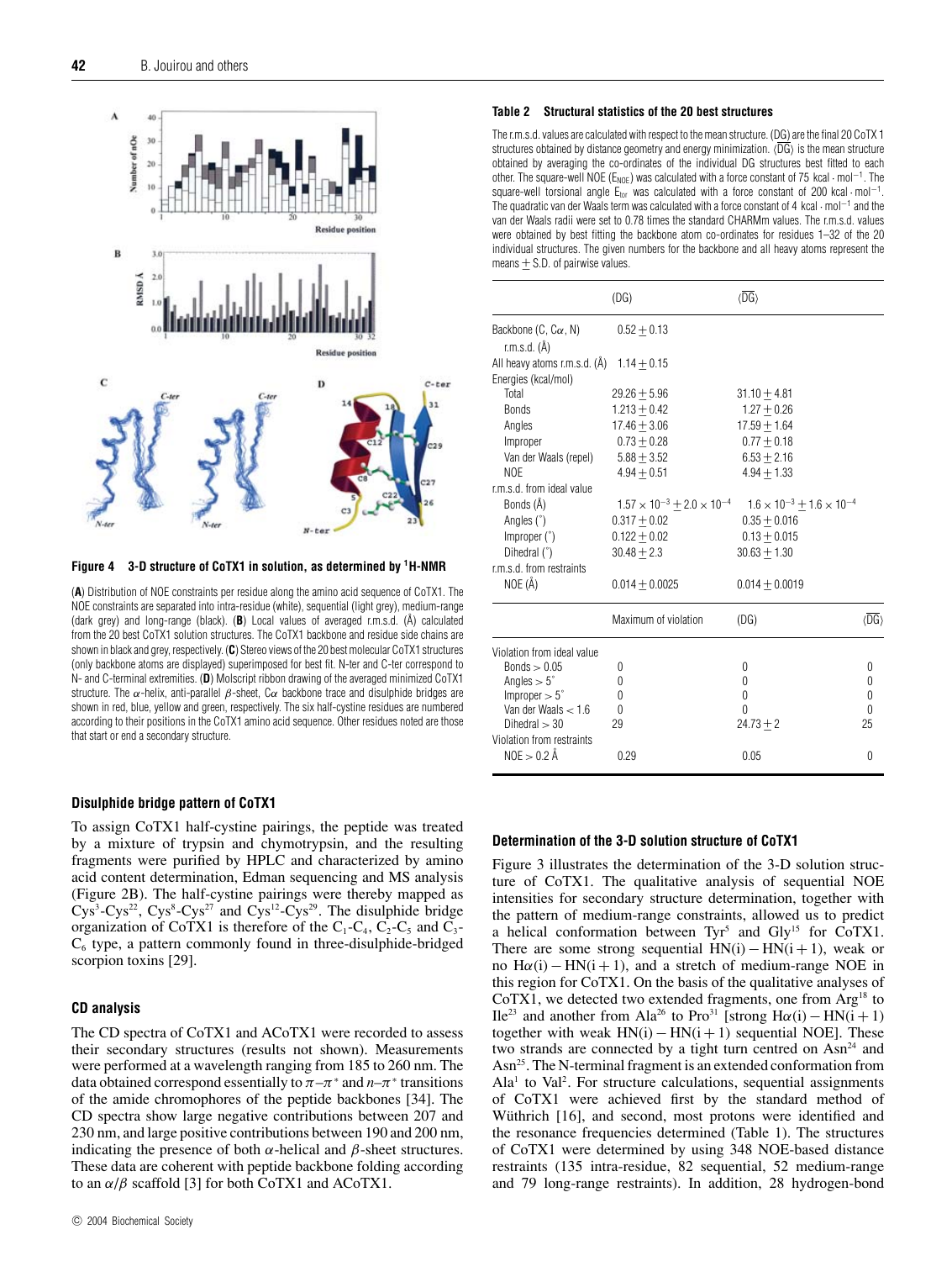

**Figure 5 Analyses of CoTX1 and ACoTX1 surfaces**

(**A**) Representations of the CoTX1 molecular surface. The amino acid residues from either the β-sheet (left-hand panel) or the α-helix (right-hand panel) are indicated. Colour codes: yellow (hydrophobic residues), light green (polar residues), dark green (half-cystine residues), red (acidic residues), blue (basic residues) and pink (aromatic residues). Note that the CoTX1 surface is mainly covered by hydrophilic residues. (B) Electrostatic surface analysis of CoTX1. Ribbon (worm) representation of  $C\alpha$ -trace. Red and blue denote negative and positive electric charges, respectively. Colour variations correspond to differences in electric charge intensities. For residues belonging to the functional dyad  $(K^{21}$  and  $Y^{30})$ , the side-chains are detailed in balls and sticks. The anisotropy of electric charge distribution (dipole moment) is represented by the green arrow. The size of the arrow is proportional to the intensity of anisotropy. (**C**–**E**) Modelled structure of ACoTX1. Functional map (**C**, β-sheet side), hydrophobic surface (**D**, β-sheet side) and ribbon representation (**E**) of ACoTX1. Note that the dipole moment (red) of ACoTX1 is reduced by 2-fold compared with that of CoTX1.

restraints (derived from hydrogen-exchange data) have been included, as well as nine distance restraints derived from the three disulphide bridges. Altogether, the final experimental set corresponds to 12 constraints per residue on average (Figure 4A). The structures were calculated by using a hybrid distance geometry-simulated annealing protocol using distance geometry algorithm for NMR (DIANA [19]) and CNS [25]. The best-fit superimposition of backbone atoms for 20 models gives r.m.s.d. (root mean square deviation) values of 0.52 Å for backbone atoms and 1.14 Å if all known hydrogen atoms are included (Figure 4B; Table 2). The local r.m.s.d. values are represented on Figure 4(B) and show that the precision of the calculation is quite constant all along the CoTX1 amino acid sequence. A summary of the structural statistics is given in Table 2. All the 20 CoTX1 solution structures (Figure 4C) have good non-bonded contacts and covalent geometry, as evidenced by low values of CNS energy terms. The correlation with the experimental data shows no NOE-derived distance violation greater than 0.2 Å. Also, the analysis of the Ramachandran plot shows (according to PROCHECK standard nomenclature) 83% of the residues in the most favoured regions, 17% in the additional favoured regions and none in the generously allowed or disallowed regions. The 3-D structures (PDB accession code 1PJV) of CoTX1 consist of an homogeneous family, sharing the same fold: a two-stranded *β*-sheet and an *α*-helix (Figure 4D). The precise localization of these secondary structures has been defined by PROCHECK-NMR, which indicates the presence of a *α*-helix running from Tyr<sup>5</sup> to Arg<sup>14</sup> (two turns of helix), and a double-stranded antiparallel  $\beta$ -sheet made of the Arg<sup>18</sup>–Ile<sup>23</sup> and Ala<sup>26</sup>–Tyr<sup>30</sup> portions. This *β*-sheet is right-hand twisted and stabilized by six hydrogen bonds. The  $\alpha$ -helix is connected to the  $\beta$ -sheet by a tight turn formed by the region  $Arg<sup>15</sup>-Tyr<sup>17</sup>$ . The two strands of the *β*-sheet are connected by a well-defined type I' *β*-turn formed by the Asn<sup>24</sup> and Asn<sup>25</sup> residues (Figure 4D). Of note, the angle between the axis of the  $\alpha$ -helix and that of the  $\beta$ -sheet is close to 0*◦*. These secondary structures fully agree with the experimental data presented in Figure 3(B) and Figure 4(A). The current 3-D solution structure determination of CoTX1 concerns the synthetic molecule. It most probably also reflects the 3-D structure of the native CoTX1 that could not be determined due to its current unavailability. However, several points argue in favour of their full identity. First, the 3-D solution structure of synthetic CoTX1 is remarkably similar to the molecular model previously generated by Selisko and co-workers [1]. Second, the oxidative folding process *in vitro* of reduced synthetic CoTX1 resembles those of other  $K^+$  channel-acting toxins of known 3-D structures [6,9,10].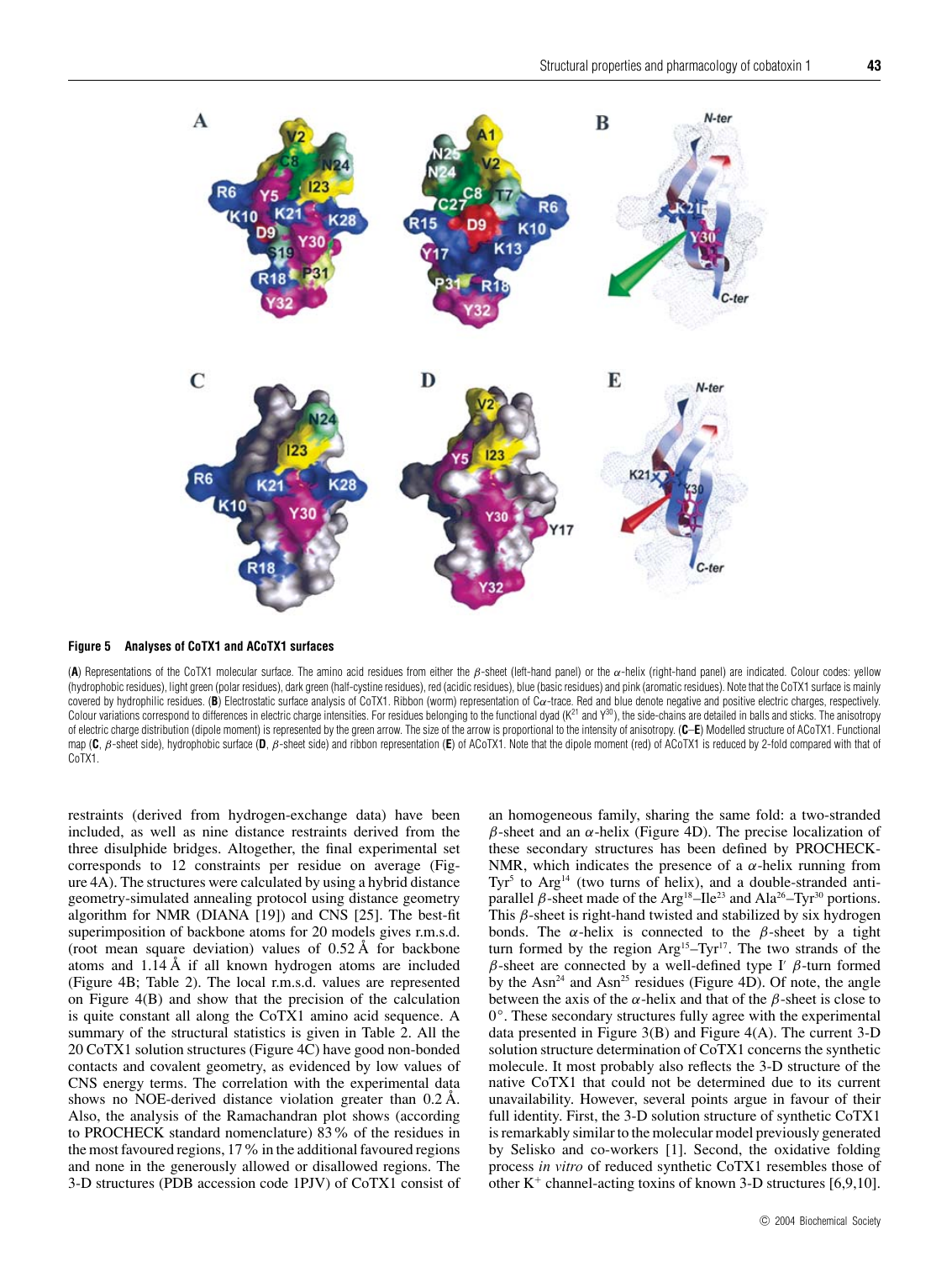

**Figure 6 Comparison of CoTX1 interacting surface with those of other representative members of the** *α***-KTx family**

Functional maps depicting amino acid residues that are key for toxin interaction with K<sub>v</sub>-type channels (top row, β-sheet side), hydrophobic surfaces (middle row, β-sheet side) and ribbon representations (bottom row) of CoTX1 and other K<sub>v</sub> channel-acting toxins representative  $(9, 1-4, 6$  and 7) of the  $\alpha$ -KTx family. The dipole moments of representative toxins (red) are compared with that of CoTX1 (green). Colour codes used for the amino acid residues are as in Figure 5(A). Note that amino acid residues belonging to the basic ring of CoTX1 are omitted for the sake of comparison with other toxins. MTX, maurotoxin (a scorpion toxin from Scorpio maurus palmatus venom); AgTX2, agitoxin 2 (a scorpion toxin from Leiurus quinquestriatus hebraeus); other toxin names are defined in Figure 1.

Third, the half-cystine pairing pattern experimentally determined for folded/oxidized synthetic CoTX1 is identical to those of other three-disulphide-bridged scorpion toxins acting on  $K^+$  channels (i.e.  $C_1$ - $C_4$ ,  $C_2$ - $C_5$  and  $C_3$ - $C_6$ ), strongly suggesting the occurrence of a correct folding *in vitro*. Finally, we also evidenced an *α*/*β*scaffold for synthetic CoTX1, consistent with all known 3-D solution structures of related toxins.

# **Surface analysis of CoTX1**

The surface of CoTX1 is predominantly composed of polar and hydrophilic amino acid residues. Indeed, all four Lys, four Arg, two Asn and two Asp residues are exposed to the solvent (Figure 5A). All the polar residues are in contact with the solvent, although no well-defined salt bridges can be detected at the CoTX1 surface. In the complete bundle of NMR solutions, most of the exposed residue-side-chains are mobile (Figures 4B and 4C). A number of hydrophobic residues  $(Ala<sup>1</sup>, Val<sup>2</sup>, Val<sup>4</sup> and Ile<sup>23</sup>)$ form a solvent-exposed hydrophobic cluster on one side of the molecule. Another hydrophobic cluster, located at the opposite side of CoTX1, is composed of Tyr<sup>17</sup>, Tyr<sup>30</sup> and Tyr<sup>32</sup>, packed against Pro<sup>31</sup>.

The dipole moment of CoTX1 resulting from its chargedistribution anisotropy is shown by an arrow on Figure 5(B). It is directed from the centre of the molecule and oriented from the lowest to the highest positive charge density. The size of the arrow is proportional to the intensity of the anisotropy. It emerges from the molecule through a basic-rich surface  $(Arg<sup>6</sup>, Lys<sup>10</sup>, Lys<sup>13</sup>$ ,  $Arg<sup>14</sup>$  and  $Lys<sup>21</sup>$ ; only one acidic Asp<sup>8</sup> residue); the opposite face being poorly basic ( $Arg<sup>15</sup>$  and Lys<sup>28</sup>; and one acidic Asp<sup>9</sup> residue).

# **Structural comparison between CoTX1 and toxins from other** *α***-KTx families**

The comparison of the 3-D structure of CoTX1 with those of other structurally well-characterized toxins from the diverse families highlights the conservation of five specific amino acid residues  $(Lys^{21}, He^{23}, Asn^{24}, Lys^{28}$  and Tyr<sup>30</sup>) reportedly critical for voltage-gated  $K^+$  channel blockage (Figure 6, top row; for a review see [29]). This observation is in line with the ability of CoTX1 to block *Shaker* B and K<sub>v</sub>1.1 channels [1]. One striking difference carried by CoTX1 over other toxins is the presence of two hydrophobic residue clusters located at either side of its functional dyad  $(Lys^{21}$  and Tyr<sup>30</sup>; Figure 6, middle row). This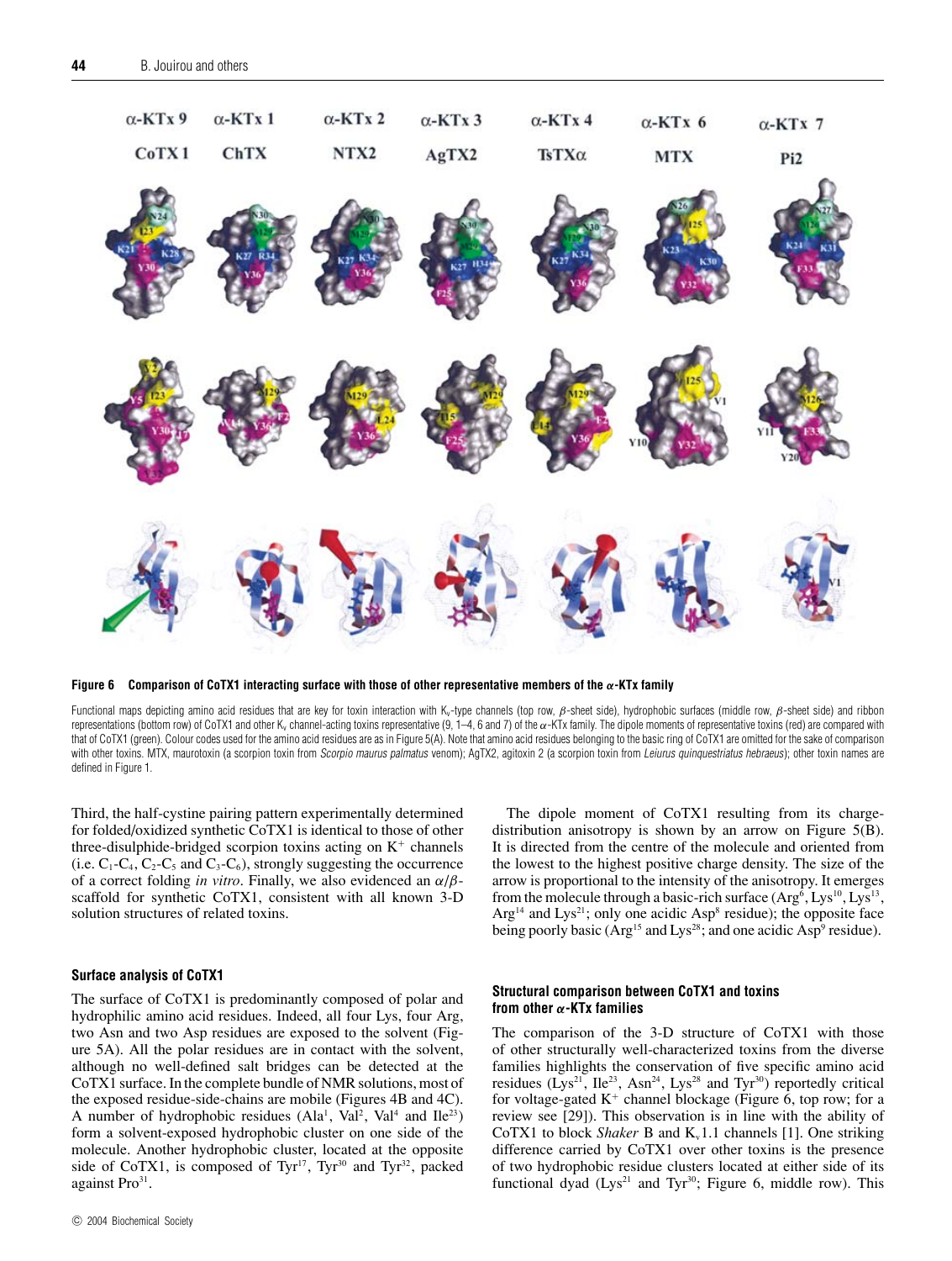property, combined with a longer *α*-helix, makes CoTX1 less globular than other characterized toxins. It is noteworthy that some hydrophobic clusters can also be found in other toxins, although they are generally not distributed in such a diametrically opposite manner. An analysis of the dipole moment of CoTX1 reveals that it exhibits a charge anisotropy similar to those of toxins active on both  $K_v$  and SKCa  $K^+$  channels (Figure 6, bottom row).

Apart from the toxin functional maps, it has also been proposed that the peptide dipole moments could be pivotal for  $K^+$  channel recognition and blockage [11]. To investigate this point, we designed and chemically synthesized a structural analogue of CoTX1, termed ACoTX1, with the aim of decreasing the intensity but not the orientation of the dipole moment. ACoTX1 presents two amino acid residue substitutions as compared with CoTX1, i.e. Pro<sup>7</sup> and Gln<sup>9</sup> instead of Thr<sup>7</sup> and Asp<sup>9</sup>. The residue mutation from  $Asp<sup>9</sup>$  to Gln<sup>9</sup> affects the intensity of the dipole moment by altering an amino acid residue that is located at the centre of the face opposite to the  $\beta$ -sheet interacting surface. In addition, Thr<sup>7</sup> was replaced by  $Pro<sup>7</sup>$  to eliminate the potential contribution of the hydroxyl side-chain of Thr to the dipole moment. A Pro residue was selected because (i) of its neutral nature regarding the dipole moment and (ii) it restores the RPCQ motif found in Pi1, a toxin that potently acts on SKCa channels [6].

# **Modelled structure of ACoTX1**

To generate a molecular model of ACoTX1, residue replacements were performed within the 3-D structure of CoTX1 using the Turbo-Frodo software [21]. The structure of ACoTX1 was refined by molecular annealing dynamics, followed by energy minimization using the CNS software. Figure 5(C) illustrates that the refined molecular model of ACoTX1 has a similar distribution of toxin key residues for  $K_v$  channel blockage. Also, the distribution of the two clusters of hydrophobic residues are maintained within ACoTX1 (Figure 5D). However, the molecular dipole moment presents the same orientation as that of CoTX1, but is markedly decreased in intensity (Figure 5E). This situation appears to be convenient to address the relative importance of the dipole moment in toxin bioactivity.

# **Bioactivities of CoTX1 and ACoTX1**

CoTX1 and ACoTX1 were tested *in vivo* for neurotoxicity by intracerebroventricular injections in C57/BL6 mice. Both peptides are lethal in mice, with LD<sub>50</sub> values of  $500 \pm 45$  ng/mouse (CoTX1,  $n = 48$  mice) and  $300 \pm 32$  ng/mouse (ACoTX1,  $n = 48$ ) mice). This lethal activity is 10–20-fold less potent than other known three-disulphide-bridged scorpion toxins [9,10]. Of note, ACoTX1 displays an increased lethal activity compared with its natural counterpart.

To investigate the pharmacological actions of CoTX1 and ACoTX1, we first tested their abilities to compete with 125I-apamin for binding on to SKCa channels of rat brain synaptosomes (Figure 7A). Both peptides inhibit <sup>125</sup>I-apamin binding with IC<sub>50</sub> values of  $7.2 \pm 0.2 \mu M$  (CoTX1) and  $4.8 \pm 0.2 \mu M$  (ACoTX1). The affinity of these two peptides for SKCa channels thus appears weak. Next, we evaluated the effects of CoTX1 and ACoTX1 on hIKCa1 expressed in the tsA cell line [35,36] (Figure 7B). Both peptides fully inhibit hIKCa1  $K^+$  currents with  $IC_{50}$  values of  $484 \pm 62$  nM (CoTX1) and  $73 \pm 7$  nM (ACoTX1). ACoTX1 is thus 6.5-fold more active than CoTX1 for interacting with hIKCa1. These data are the first evaluating CoTX1 activity towards  $Ca^{2+}$ -activated  $K^+$  channels.



**Figure 7 Activities of CoTX1 and ACoTX1 towards Ca2+-activated K<sup>+</sup> channels**

(**A**) Concentration-dependent inhibition of binding of 125I-apamin to rat brain synaptosomes by unlabelled apamin ( $\bullet$ ), CoTX1 ( $\blacktriangledown$ ) or ACoTX1 ( $\circlearrowright$ ) in a competition assay. B $_0$  is the binding of 125I-apamin without addition of any other ligand, and B is the binding in the presence of the indicated concentrations of competitor. Non-specific binding, less than 8 % total binding, was subtracted for the calculation of ratios. When absent, error bars are within symbol size. The data were fitted by the equation  $y = y_0 + a/(1 + \exp(-(x - \log_0)/b))$ . The  $\log_0$  values were 7.2  $\pm$  0.2  $\mu$ M (CoTX1), 4.8  $\pm$  0.2  $\mu$ M (ACoTX1) and 15.6  $\pm$  3 pM (unlabelled apamin). Binding experiments have been performed in triplicate. (**B**) Concentration–response curve for inhibition of IKCa1 currents by increasing concentrations of either CoTX1 ( $\bullet$ ) or ACoTX1 ( $\Box$ ). Data points are means  $\pm$  S.D. from at least three experiments. The data were fitted by a modified Hill equation ( $I_{\text{period}}/I_{\text{control}} = 1/[1 + ([\text{periode}]/K_d)]$ ) with a Hill coefficient of 1, revealing a  $K_d$ of 484  $\pm$  62 nM for CoTX1 and 73  $\pm$  7 nM for ACoTX1.

We also tested the effects of both peptides on voltage-gated  $K^+$  channels expressed in mammalian cell lines (Figure 8). Dose–response curves were obtained for rat  $K_v 1.2$ , mouse  $K_v 1.3$ and K<sub>v</sub>1.1, and *Shaker* B  $\Delta$ 44 K<sup>+</sup> channels. The  $K_d$  values obtained for CoTX1 were  $27 \pm 4$  nM (K<sub>v</sub>1.2),  $5.3 \pm 1.3$  µM  $(K_v 1.3)$ , 24.4 ± 4  $\mu$ M ( $K_v 1.1$ ) and 1.0 ± 0.1  $\mu$ M (*Shaker* B ∆44). The  $K_d$  value obtained for synthetic CoTX1 effect on *Shaker* B  $\Delta$ 44 is close to the value reported for native CoTX1 effect on *Shaker* B (reported  $K_d$  value of 0.7  $\mu$ M [1]). In contrast, we report a lower affinity ( $\approx$  49-fold) for mouse Kv1.1 channels than the one reported by Selisko and collaborators [1]. This difference may be attributed to the distinct cell expression system used (mammalian cell line versus *Xenopus* oocytes). In comparison, ACoTX1 is significantly more active than CoTX1 (up to 20-fold) on these channels, with  $K_d$  values of 1.9  $\pm$  0.2 nM (K<sub>v</sub>1.2), 260  $\pm$  10 nM  $(K_v 1.3)$ , 7.4 ± 0.9  $\mu$ M ( $K_v 1.1$ ) and 88 ± 23 nM (*Shaker* B  $\Delta$ 44).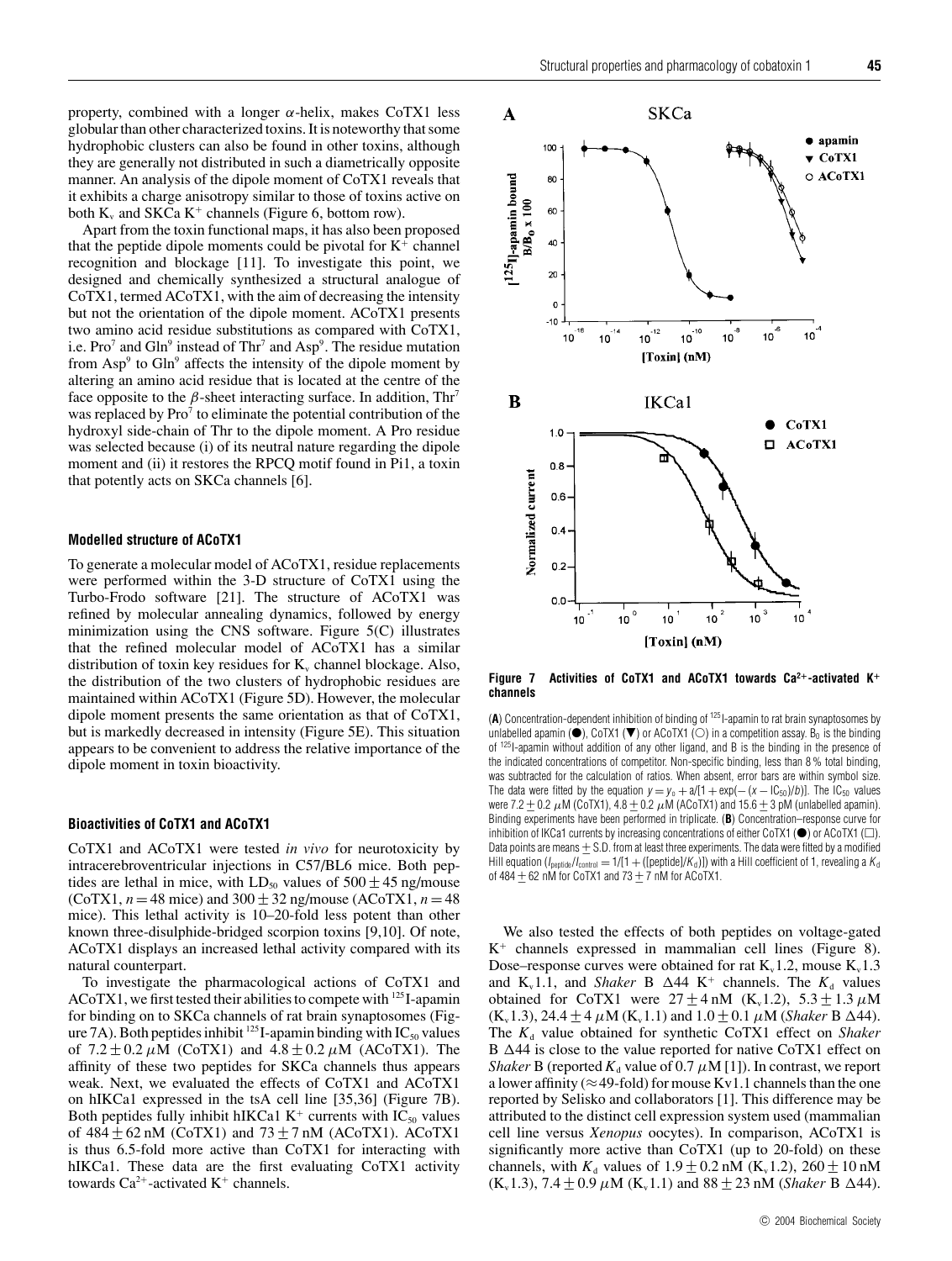

**Figure 8 Blocking efficacies of CoTX1 and ACoTX1 towards voltage-gated K<sup>+</sup> channel subtypes**

(A) Dose–response curves for rat K<sub>v</sub>1.2 K<sup>+</sup> current inhibition by CoTX1 (●) and ACoTX1 (□). Rat K<sub>v</sub>1.2 K<sup>+</sup> channels were expressed in mammalian cells and K<sup>+</sup> currents recorded under the whole-cell mode of the patch clamp technique. K+ currents were obtained by 200 ms depolarization from a holding potential of −80 to 40 mV. The data were fitted by a modified Hill equation as shown in the legend to Figure 7, revealing K<sub>d</sub> values of  $27 + 4$  nM for CoTX1 (n = 20 cells) and 1.9 + 0.2 nM for ACoTX1 (n = 29 cells). (**B**) As for (**A**) but mouse K<sub>v</sub>1.3 channel. The fit by the modified Hill equation provides K<sub>d</sub> values of 5.3  $\pm$  1.3  $\mu$ M for CoTX1 (n = 7 cells) and 260  $\pm$  10 nM for ACoTX1 (n = 14 cells). (C) As in (A) but mouse K<sub>v</sub>1.1 channel. K<sub>d</sub> values were  $24.4 \pm 4 \mu$ M for CoTX1 (n = 8 cells) and 7.4  $\pm$  0.9  $\mu$ M for ACoTX1 (n = 10 cells). (D) As in (A) but Shaker B  $\Delta$ 44 K<sup>+</sup> channels expressed in rat basophilic leukaemia cells. K<sub>d</sub> values were  $1.0 + 0.1$  µM for CoTX1 (n = 7 cells) and 88 + 23 nM for ACoTX1 (n = 15 cells).

Both peptides were also evaluated on human  $K_v$ 1.5 and mouse  $K_v$ 3.1 channels and were found to be inactive at concentrations in the micromolar range. Two points should be noted from the pharmacological data. First, ACoTX1 was designed to introduce the RXCQ motif in CoTX1, which supposedly should improve its affinity for SKCa channels. This was not the case, suggesting that the motif is not sufficient *per se* to improve the affinity of the peptide for SKCa channels. Second, the two mutations introduced in ACoTX1 were chosen to affect the CoTX1 dipole moment in a way that should have decreased its activity on  $K_v$ -type  $K^+$ channels [11]. The opposite result was obtained, suggesting that charge anisotropy of CoTX1 is unlikely to be key for its bioactivity on  $K^+$  channels.

# **Docking of CoTX1 on to rat K<sub>v</sub>1.2 channel**

To examine the interaction between CoTX1 and  $rK_v1.2$  at the molecular level, we generated a model of  $K_v 1.2$  to allow a docking simulation of CoTX1 on this channel.  $K_v 1.2$  was selected for docking simulations over other  $K^+$  channels because of its highaffinity interaction with CoTX1.

We first performed a Blastp (version 2.2.5; http://us.expasy.org/ tools/blast/) search against the whole Protein Data Bank, to select the correct template to generate a model of the  $rK<sub>v</sub>1.2$  channel (S5-H5-S6 region). The KcsA [23] and KvAP [37] primary structures (Swiss-Prot codes 1BL8 and 1ORS) showed the best E-Value scores for  $rK_v1.2$ . Similar models of  $K_v1.2$  were obtained using either KcsA or KvAP as a template. In the following description of the results, we exclusively report data generated with KcsA as template. The 3-D structure of CoTX1 in solution, described herein, and the molecular model of ACoTX1, were used in docking experiments with the  $rK_v1.2$  model (S5-H5-S6 region) generated according to the procedures described in the Materials and methods section. Figure 9 illustrates the result of the docking simulation between CoTx1 and  $rK_v1.2$ . According to the docking model, the  $CoTX1-K_v1.2$  complex is stabilized by four salt bridges between the side chains of three Asp<sup>355</sup> and one Asp<sup>363</sup> from distinct rK<sub>v</sub>1.2  $\alpha$ -subunits (K<sub>v</sub>1.2 channel is composed of four *α*-subunits) and Arg<sup>6</sup> or Lys<sup>10</sup>, Arg<sup>14</sup>, Lys<sup>28</sup> and Arg<sup>18</sup> of CoTX1, respectively. These four or five CoTX1 amino acid residues form a ring of basic residues. The  $Lys^{21}$  side chain of CoTX1 enters into the ion-channel pore and is surrounded by the four Asp<sup>379</sup> carbonyl oxygen atoms of the P-domain selectivity filter. Residue Tyr<sup>30</sup> of CoTX1 is in contact with a hydrophobic cluster of aromatic residues consisting of Trp<sup>366</sup>, Trp<sup>367</sup> and Tyr<sup>377</sup> (all located on the same  $K_v 1.2 \alpha$ -subunit). By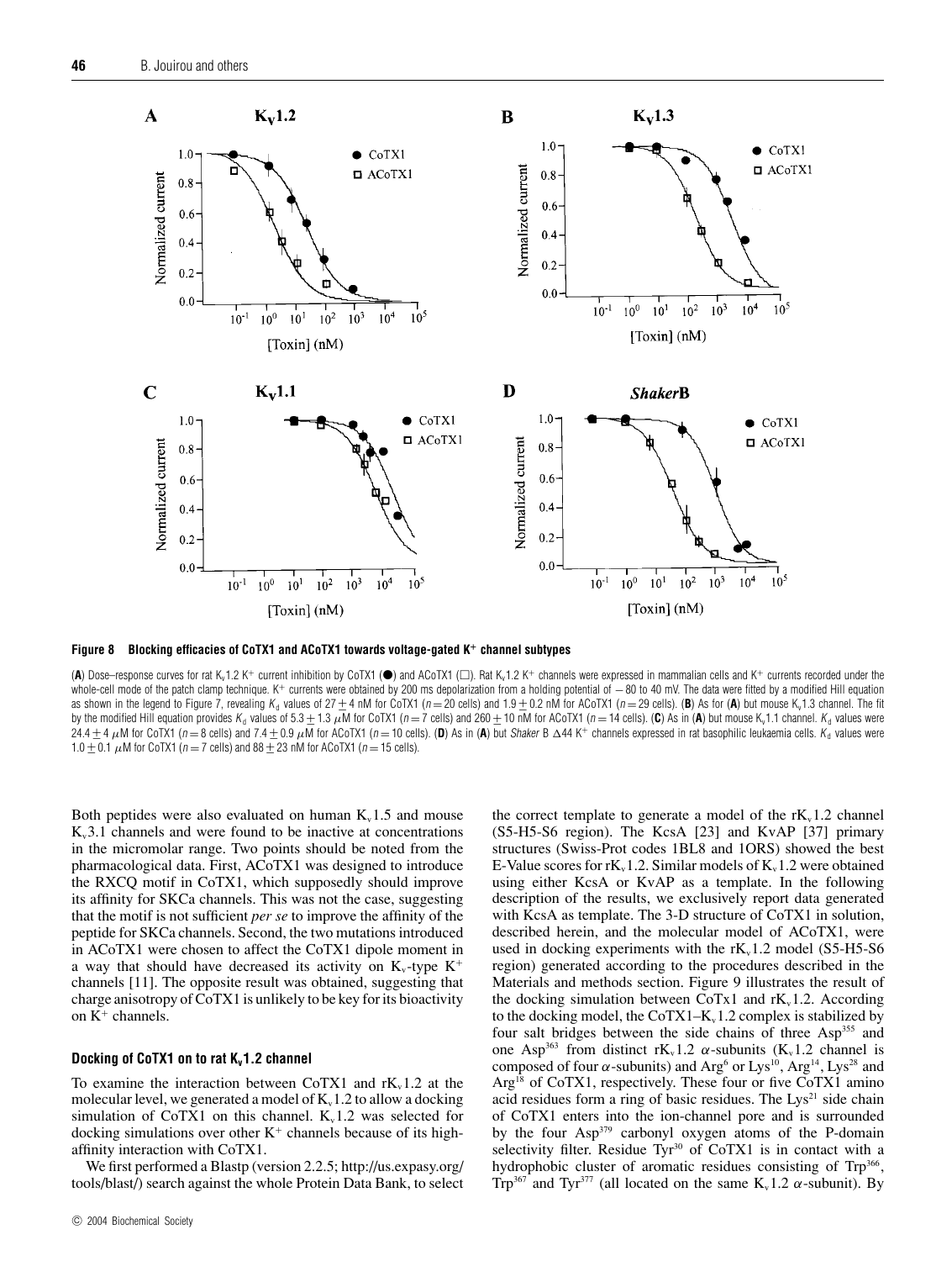

#### Figure 9 Docking of CoTX1 on to rat K<sub>v</sub>1.2 channels (pore regions)

(A) Side view (Turbo-Frodo software) depicting the interaction of CoTX1 (3-D structure in solution) with rat K<sub>v</sub>1.2 channels (molecular model of the pore regions) [24]. For clarity, only C<sub> $\alpha$ </sub> peptide backbones of two out of the four S5-H5-S6 α-subunits of the K<sub>v</sub>1.2 channels are shown (green). The Cα peptide backbone of CoTX1 is shown in pink. The side chains of amino acid residues being involved in the CoTX1-K<sub>v</sub>1.2 channel interaction are detailed. Basic, acidic and aromatic residues are shown, in all panels, in light blue, red and purple, respectively. The residues are numbered according to their positions within the CoTX1 and K<sub>v</sub>1.2 α-subunit amino acid sequences [1,24]. (B) Top view showing the docking [28] of CoTX1 on to rat K<sub>v</sub>1.2 channels (pore regions). The Cα peptide backbone of CoTX1 was omitted for clarity. Only interacting residues are presented with their corresponding side-chains. The C $\alpha$  peptide backbones of the four  $\alpha$ -subunits of the Kv1.2 channels (S5-H5-S6 domains) are shown in green. (**C**) Magnified side view detailing the interaction of CoTX1 with the Kv1.2 channels. The Cα peptide backbone of CoTX1 is shown in green. For CoTX1, only the side chains of residues involved in this interaction are described. Also, only interacting residues from the K<sub>v</sub>1.2  $\alpha$ -subunits are represented in their exact 3-D positions, according to the ion channel molecular model.

comparison with other  $K_v$ -acting toxins, the functional dyad of CoTX1 is probably composed of  $Lys^{21}$  and Tyr<sup>30</sup>. We suggest a two-step pictorial view of CoTX1 binding in which the toxin ring of basic residues (ring composed of Arg<sup>6</sup> or Lys<sup>10</sup>, Arg<sup>14</sup>, Arg<sup>18</sup> and  $Lys^{28}$ ) would first play a crucial role (via electrostatic forces) in the recognition, interaction and correct positioning of CoTX1 on the  $K_v1.2$  channel. Second, a tighter interaction would take place through mainly hydrophobic forces between  $Tyr^{30}$  (dyad) and the aromatic cluster consisting of  $Trp^{366}$ ,  $Trp^{367}$  and  $Tyr^{377}$ residues. The Lys<sup>21</sup> (dyad) side chain of  $\text{CoTX1}$  would enter the ion channel pore to block  $K^+$  efflux.

Similar docking analyses based on models of  $K_v1.1$  and  $K_v1.3$ did not give good scores for CoTX1, in agreement with its poor bioactivity on these channels. In contrast, results from the docking simulation of the ACoTX1 model on  $K_v1.2$  reveal an identical positioning of the peptide over the channel. It should be noted that in the ACoTX1 primary structure, the two residue substitutions  $(Pro<sup>7</sup>$  and  $Gln<sup>9</sup>)$ , as compared with its native counterpart, are located close to two out of the five potentially important residues of the basic ring  $(Arg<sup>6</sup>$  and  $Lys<sup>10</sup>)$ . The presence of a negative charge on the side chain of  $Asp<sup>9</sup>$  in CoTX1 may weaken the interaction between  $Lys^{10}$  of CoTX1 and Asp<sup>355</sup> of Kv1.2. The substitution of  $Asp^9$  by an uncharged Gln residue in  $ACoTX1$ may, on the contrary, reinforce this interaction. Such an alteration in electrostatic properties could provide a reasonable explanation regarding the increased affinity of ACoTX1 for  $K_v$ -type channels.

# **Concluding remarks**

In the present work, we describe for the first time the chemical synthesis, disulphide bridge organization, 3-D solution structure and docking results of CoTX1, a member of a novel class of *α*-KTx toxins. CoTX1, which is folded according to a *α*/*β*scaffold, is the first toxin cross-linked by three disulphide bridges that is shown to be active on both voltage-gated  $(K_v 1.2)$  and calcium-activated (IKCa1)  $K^+$  channels. Our work extends a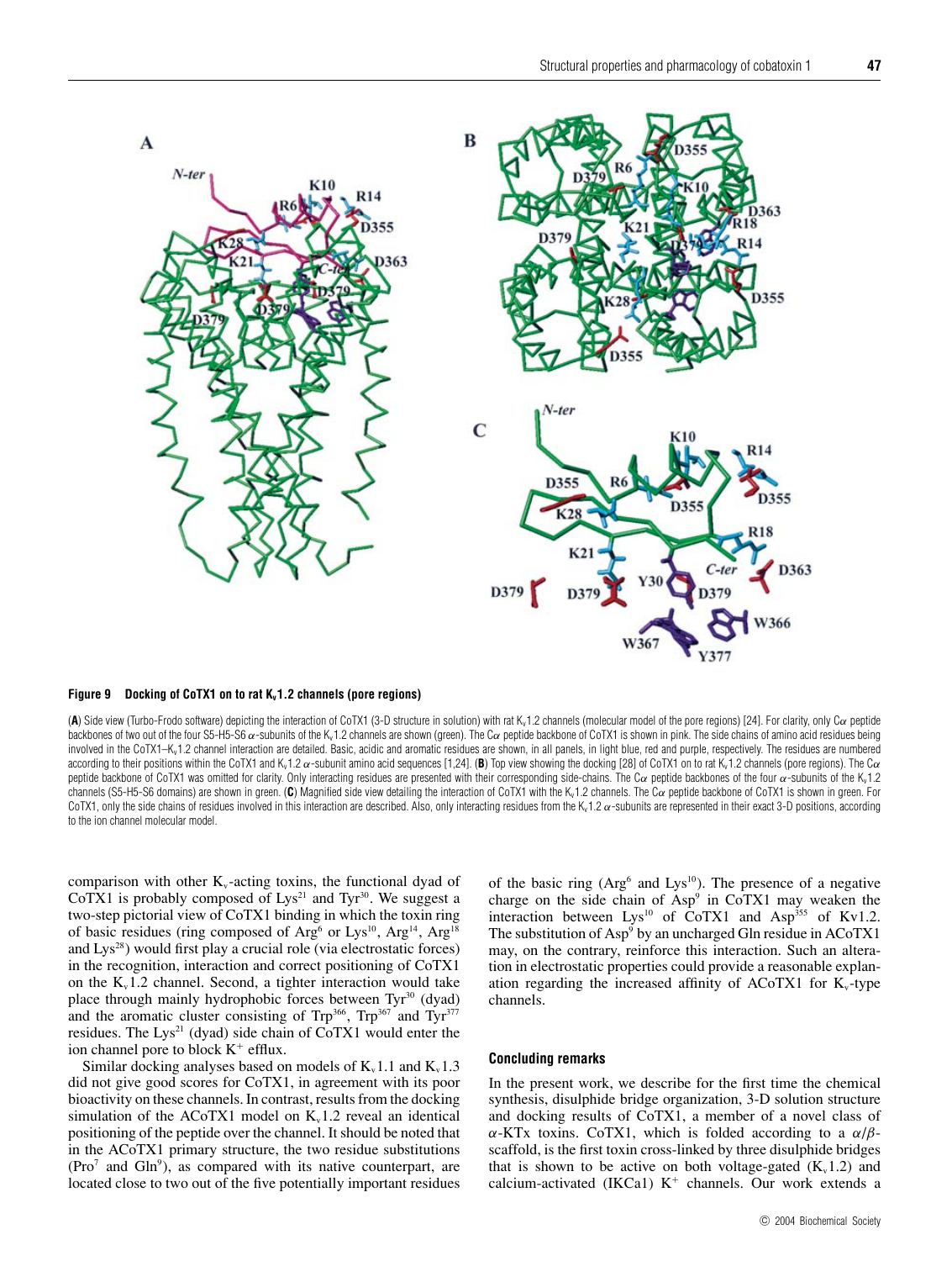previous study made by Selisko and co-workers in defining the pharmacological targets of CoTX1 [1]. It was shown by these authors that CoTX1 inhibits *Shaker* B and mouse Kv1.1 channels. It will be of interest to evaluate the effects of CoTX1 on a still wider range of potential pharmacological targets in future experiments, including channels with different ionic selectivity. With regard to the current targets, it is clear that docking experiments will be helpful to guide the design of more potent and/or selective CoTX1 structural analogues. In this respect, ACoTX1 already appears to be a higher-affinity blocker for several  $K^+$  channels tested here  $(K_v 1.2, K_v 1.3, Shaker B \Delta 44$  and IKCa1). From the use of this analogue, we conclude that charge anisotropy does not appear to be a relevant factor in ion-channel recognition and blockage. Further experimental data will be required to evaluate whether the dipole moments of other scorpion toxins have a role in the properties of these toxins.

We thank P. Mansuelle for his help in this work. We acknowledge financial support from the CNRS and Cellpep S. A.

# **REFERENCES**

- 1 Selisko, B., Garcia, C., Becerril, B., Gomez-Lagunas, F., Garay, C. and Possani, L. (1998) Cobatoxins 1 and 2 from Centruroides noxius Hoffmann constitute a subfamily of potassium-channel-blocking scorpion toxins. Eur. J. Biochem. **254**, 468–479
- 2 Miller, C. (1995) The charybdotoxin family of K<sup>+</sup> channel-blocking peptides. Neuron **15**, 5–10
- 3 Bontems, F., Roumestand, C., Gilquin, B., Ménez, A. and Toma, F. (1991) Refined structure of charybdotoxin: common motifs in scorpion toxins and insect defensins. Science **254**, 1521–1523
- 4 Olamendi-Portugal, T., Gomez-Lagunas, F., Gurrola, G. B. and Possani, L. D. (1996) A novel structural class of K+-channel blocking toxin from the scorpion Pandinus imperator. Biochem. J. **315**, 977–981
- 5 Rogowski, R. S., Collins, J. H., O'Neill, T. J., Gustafson, T. A., Werkman, T. R., Rogawski, R. A., Tenenholz, T. C., Weber, D. J. and Blaustein, M. P. (1996) Three new toxins from the scorpion Pandinus imperator selectively block certain voltage-gated K+ channels. Mol. Pharmacol. **50**, 1167–1177
- 6 Fajloun, Z., Carlier, E., Lecomte, C., Geib, S., di Luccio, E., Bichet, D., Mabrouk, K., Rochat, H., De Waard, M. and Sabatier, J. M. (2000) Chemical synthesis and characterization of Pi1, a scorpion toxin from Pandinus imperator active on  $K^+$  channels. Eur. J. Biochem. **267**, 5149–5155
- 7 Vincent, J. P., Schweitz, H. and Lazdunski, M. (1975) Structure-function relationships and site of action of apamin, a neurotoxic polypeptide of bee venom with an action on the central nervous system. Biochemistry **14**, 2521–2525
- 8 Chicchi, G. G., Gimenez-Gallego, G., Ber, E., Garcia, M. L., Winquist, R. and Cascieri, M. (1988) Purification and characterization of a unique potent inhibitor of apamin binding from the Leiurus quinquestriatus hebraeus venom. J. Biol. Chem. **263**, 10192–10197
- 9 Sabatier, J. M., Zerrouk, H., Darbon, H., Mabrouk, K., Benslimane, A., Rochat, H., Martin-Eauclaire, M. F. and Van Rietschoten, J. (1993) P05, a new leiurotoxin 1-like scorpion toxin: synthesis and structure-activity relationships of the  $\alpha$ -amidated analog, a ligand of Ca2+-activated K<sup>+</sup> channels with increased affinity. Biochemistry **32**, 2763–2770
- 10 Lecomte, C., Ferrat, G., Fajloun, Z., Van Rietschoten, J., Rochat, H., Martin-Eauclaire, M. F., Darbon, H. and Sabatier, J. M. (1999) Chemical synthesis and structure-activity relationships of Ts $\kappa$ , a novel scorpion toxin acting on apamin-sensitive SKCa channel. J. Pept. Res. **54**, 369–376
- 11 Blanc, E., Sabatier, J. M., Kharrat, R., Meunier, S., El Ayeb, M., Van Rietschoten, J. and Darbon, H. (1997) Solution structure of maurotoxin, a scorpion toxin from Scorpio maurus, with high affinity for voltage-gated potassium channels. Proteins **29**, 321–333
- 12 Merrifield, R. B. (1986) Solid-phase peptide synthesis. Science **232**, 341–347
- 13 Mosbah, A., Kharrat, R., Fajloun, Z., Renisio, J. G., Blanc, E., Sabatier, J. M., El Ayeb, M. and Darbon, H. (2000) A new fold in the scorpion toxin family, associated with an activity on a ryanodine-sensitive calcium channel. Proteins **40**, 436–442
- 14 Marion, D. and Wüthrich, K. (1983) Application of phase sensitive two-dimensional correlated spectroscopy (COSY) for measurements of <sup>1</sup>H-<sup>1</sup>H spin-spin coupling constants in proteins. Biochem. Biophys. Res. Commun. **113**, 967–974
- 15 Piotto, M., Saudek, V. and Sklenar, V. (1992) Gradient-tailored excitation for single-quantum NMR spectroscopy of aqueous solutions. J. Biomol. NMR **2**, 661–665
- 16 Wüthrich, K. (ed.) (1986) in NMR of Proteins and Nucleic Acids, pp. 117–176, John Wiley and Sons, New York
- 17 Bartels, C., Xia, T.-H., Billeter, M., Güntert, P. and Wüthrich, K. (1995) The program XEASY for computer-supported NMR spectral analysis of biological macromolecules. J. Biomol. NMR **5**, 1–10
- 18 Güntert, P., Braun, W. and Wüthrich, K. (1991) Efficient computation of three-dimensional protein structures in solution from NMR data using the programs CALIBA, HABAS and GLOMSA. J. Mol. Biol. **217**, 517–530
- 19 Güntert, P. and Wüthrich, K. (1991) Improved efficiency of protein structure calculations from NMR data using the program DIANA with redundant dihedral angle constraints. J. Biomol. NMR, **1**, 447–456
- 20 Mosbah, A., Belaïch, A., Bornet, A., Belaïch, J. P., Henrissat, B. and Darbon, H. (2000) Solution structure of the module X2\_1 of unknown function of the cellulosomal scaffolding protein CipC of Clostridium cellulolyticum. J. Mol. Biol. **304**, 201–217
- 21 Roussel, A. and Cambillau, C. (1989) Silicon Graphics Geometry Partner Directory, pp. 77–78, Silicon Graphics, Mountain View, CA
- 22 Laskowski, R. A., MacArthur, M. W., Moss, D. S., and Thornton, J. M. (1993) A program to check the stereochemical quality of protein structures. J. Appl. Crystallogr. **26**, 283–291
- 23 Morais-Cabral, J. H., Lee, A., Cohen, S. L., Chait, B. T., Li, M. and Mackinnon, R. (1998) The structure of the potassium channel: molecular basis of  $K^+$  conduction and selectivity. Science **280**, 69–77
- 24 Christie, M. J. (1995) Molecular and functional diversity of  $K^+$  channels. Clin. Exp. Pharmacol. Physiol. **22**, 944–951
- 25 Brünger, A. T., Adams, P. D., Clore, G. M., DeLano, W. L., Gros, P., Grosse-Kunstleve, R. W., Jiang, J. S., Kuszewski, J., Nilges, M., Pannu, N. S. et al. (1998) Crystallography and NMR system (CNS): a new software system for macromolecular structure determination. Acta Crystallogr. **54**, 905–921
- 26 Nicholls, A., Sharp, K. A. and Honig, B. (1991) Protein folding and association: insights from the interfacial and thermodynamic properties of hydrocarbons. Proteins **11**, 281–296
- 27 Nicholls, A. and Honig, B. (1991) A rapid finite difference algorithm, utilizing successive over-relaxation to solve the Poisson-Boltzmann equation. J. Comp. Chem. **12**, 435–445
- 28 Palma, P. N., Krippahl, L., Wampler, J. E. and Moura, J. J. (2000) BiGGER: a new (soft) docking algorithm for predicting protein interactions. Proteins **39**, 372–384
- 29 Darbon, H., Blanc, E. and Sabatier, J. M. (1999) Three-dimensional structure of scorpion toxins: towards a new model of interaction with potassium channels. In Perspectives in Drug Discovery and Design: Animal Toxins and Potassium Channels, vols 15/16 (Darbon, H. and Sabatier, J. M., eds.), pp. 41–60, Kluwer Academic Publishers, Dordrecht
- 30 Gray, E. G. and Whittaker, V. P. (1962) The isolation of nerve endings from brain: an electron microscopic study of cell fragments derived by homogenization centrifugation. J. Anat. **96**, 79–88
- 31 Grissmer, S., Nguyen, A. N., Aiyar, J., Hanson, D. C., Mather, R. J., Gutman, G. A., Karmilowicz, M. J., Auperin, A. A. and Chandy, K. G. (1994) Pharmacological characterization of five cloned voltage-gated  $K^+$  channels, types Kv 1.1, 1.2, 1.3, 1.5, and 3.1, stably expressed in mammalian cell lines. Mol. Pharmacol. **45**, 1227–1234
- 32 Hamill, O. P., Marty, A., Neher, E., Sakmann, B. and Sigworth, F. J. (1981) Improved patch-clamp techniques for high-resolution current recording from cells and cell-free membrane patches. Pflügers Arch. 391, 85-100
- 33 Rauer, H. and Grissmer, S. (1996) Evidence for an internal phenylalkylamine action on the voltage-gated potassium channel Kv1.3. Mol. Pharmacol. **50**, 1625–1634
- 34 Johnson, W. C. (1985) Circular dichroism and its empirical application to biopolymers. Methods Biochem. Anal. **31**, 61–163
- 35 Ishii, T. M., Silvia, C., Hirschberg, B., Bond, C. T., Adelman, J. P. and Maylie, J. (1997) A human intermediate conductance calcium-activated potassium channel. Proc. Natl. Acad. Sci. U.S.A. **94**, 11651–11656
- 36 Logsdon, N. J., Kang, J., Togo, J. A., Christian, E. P. and Aiyar, J. (1997) A novel gene, hKCa4 encodes the calcium-activated potassium channel in human T lymphocytes. J. Biol. Chem. **272**, 32723–32726
- 37 Jiang, Y., Lee, A., Chen, J., Ruta, V., Cadene, M., Chait, B. T. and MacKinnon, R. (2003) X-ray structure of a voltag-dependent K<sup>+</sup> channel. Nature (London) **423**, 33–41
- 38 Gimenez-Gallejo, G., Navia, M. A., Reuben, J. P., Katz, G. M., Kaczorowski, G. J. and Garcia, M. L. (1988) Purification, sequence, and model structure of charybdotoxin, a potent selective inhibitor of calcium-activated potassium channels. Proc. Natl. Acad. Sci. U.S.A. **85**, 3329–3333
- 39 Carbone, E., Wanke, E., Prestipino, G., Possani, L. D. and Maelicke, A. (1982) Selective blockage of voltage-dependent K+ channels by a novel scorpion toxin. Nature (London) **296**, 90–101